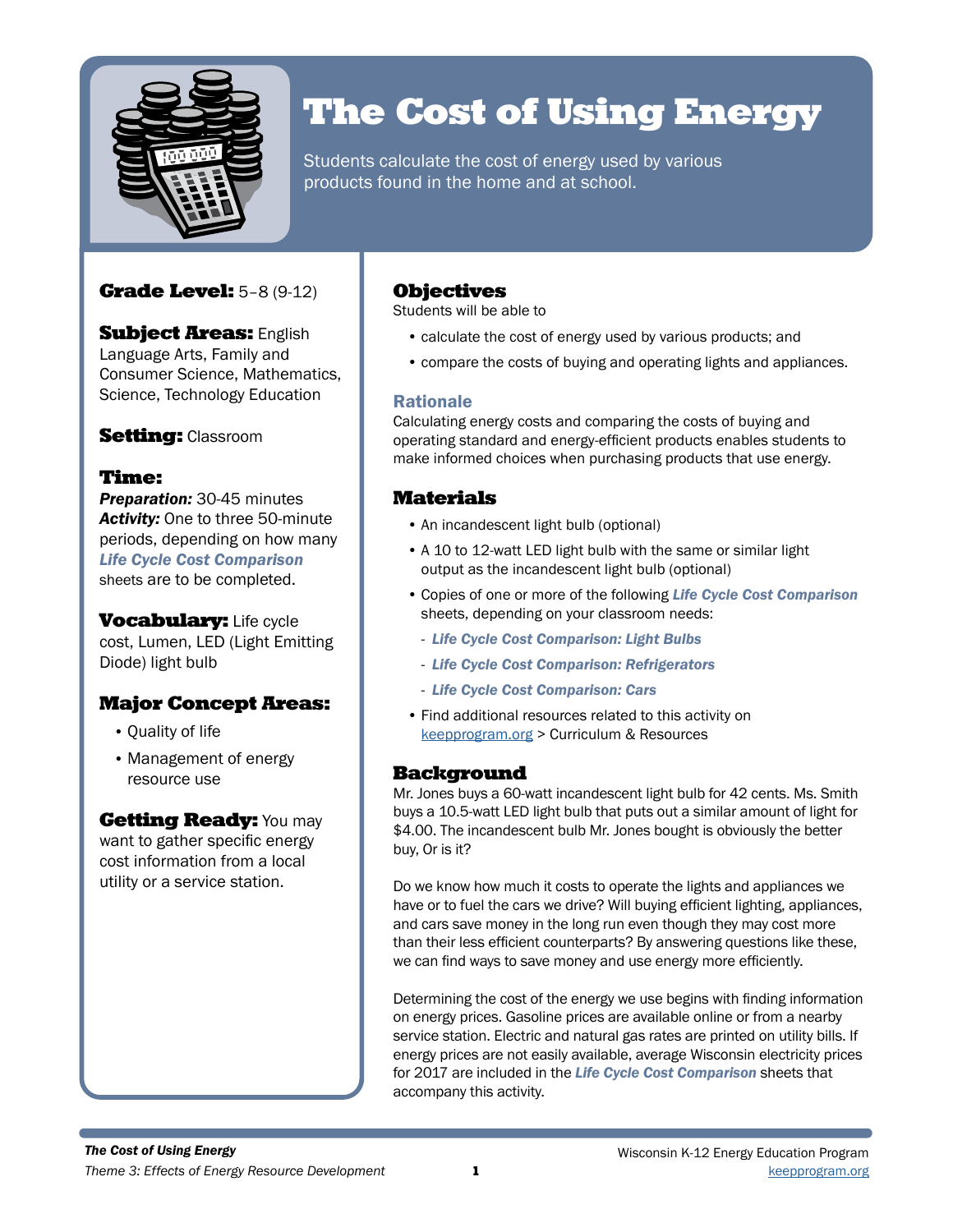The next step is to calculate the total cost of energy that products use. A general formula that does this is:

### Amount of energy used x energy price per unit of energy = total cost of energy

For example, suppose a car used 10 gallons of gasoline last week. If gasoline cost \$2.50 per gallon, then the total cost for the gasoline used is:

### 10 gallons x \$2.50 per gallon =  $$25.00$  per week

This formula can also be used to calculate the total cost of energy used by lights, home appliances, or any other products that use energy. See the Life Cycle Cost Comparison Sheets that accompany this activity for more examples of calculations.

This method of calculating total energy costs can also be used to compare the total energy costs of similar models of products. Comparing items in terms of total energy costs can reveal the model with the lowest total energy costs over time. Choosing this model over others with higher total energy costs would save the buyer money. For example, suppose we compare the cost of fuel per year for two new cars. The purchase cost of the cars is the same, but the first car has an overall fuel efficiency of 25 miles per gallon (mpg) and the second car has an overall fuel efficiency of 30 mpg. Assume that both cars will be driven an average of 13,000 miles during the year, and the average price of gasoline will be \$2.50 per gallon. The fuel costs per year for each car can be calculated using the following formula:

#### 15,000 miles per year X \$2.50 per gallon/vehicle mpg = fuel cost per year

The fuel cost per year of the first car is: 15,000 miles per year  $X$  \$2.50 per gallon/25 mpg = \$1,500.00 per year

The fuel cost per year of the second car is:

15,000 miles per year  $X$  \$2.50 per gallon/30 mpg = \$1,250.00 per year

The second car, with an overall fuel efficiency of 30 miles per gallon, has lower fuel costs per year than the first car. Buying the second car would save its owner \$250 in fuel costs each year. In addition, fuel cost savings from driving the second car will increase if the price of gasoline increases beyond \$2.50 per gallon. Therefore, based on this comparison, the second car is the better buy in terms of fuel costs.

Although choosing products that have lower energy costs is important, it is not the kind of cost information consumers usually look for when deciding which product to buy. Consumers are more likely to compare retail process between product types and will often choose the cheapest one. However, buying a product based only on the lowest retail price may not save money in the long run, because products with the lowest retail price often use more energy and have higher energy costs than similar, more energy-efficient products with higher retail prices. Cheaper, less efficient products may also have shorter useful lives than their more efficient counterparts, so they may need to be replaced more often. For example, an incandescent light bulb may last only 1,000 hours while an LED bulb may last 15,000 hours. Therefore, fifteen incandescent light bulbs would be needed to equal the useful life of one LED bulb.

Accounting for the retail price of a product and the total cost of energy it uses during its useful life is known as calculating the life cycle cost of the product. A simplified formula for calculating the life cycle cost is:

### Retail price of product + ([energy cost/year] X [useful life in years]) = life cycle cost

Life cycle cost calculations can show consumers the total amount of money they will have to spend on the product over its useful life. When life cycle costs between products are compared, the one with the lowest life cycle cost turns out to be the better buy in the long run. These products are often the most energy efficient. (see *Life Cycle Cost Comparison* sheets to further investigate these calculations.)

A sound understanding of the relationship between energy costs and energy use has many benefits. Knowing how much money we spend on energy to run the products we use can lead to ways of using these products more wisely, thereby saving money as well as energy. Knowing how to compare energy costs of similar products can help us choose products that save energy costs over time. Fortunately, many products that save on energy costs are energy efficient and yield environmental benefits as well.

## Additional Background

#### From "At Watt Rate?"

Young children's awareness of where energy comes from and how it is used often reflects their everyday and immediate experiences. In their minds, the gasoline for cars simply comes from a service station. The electricity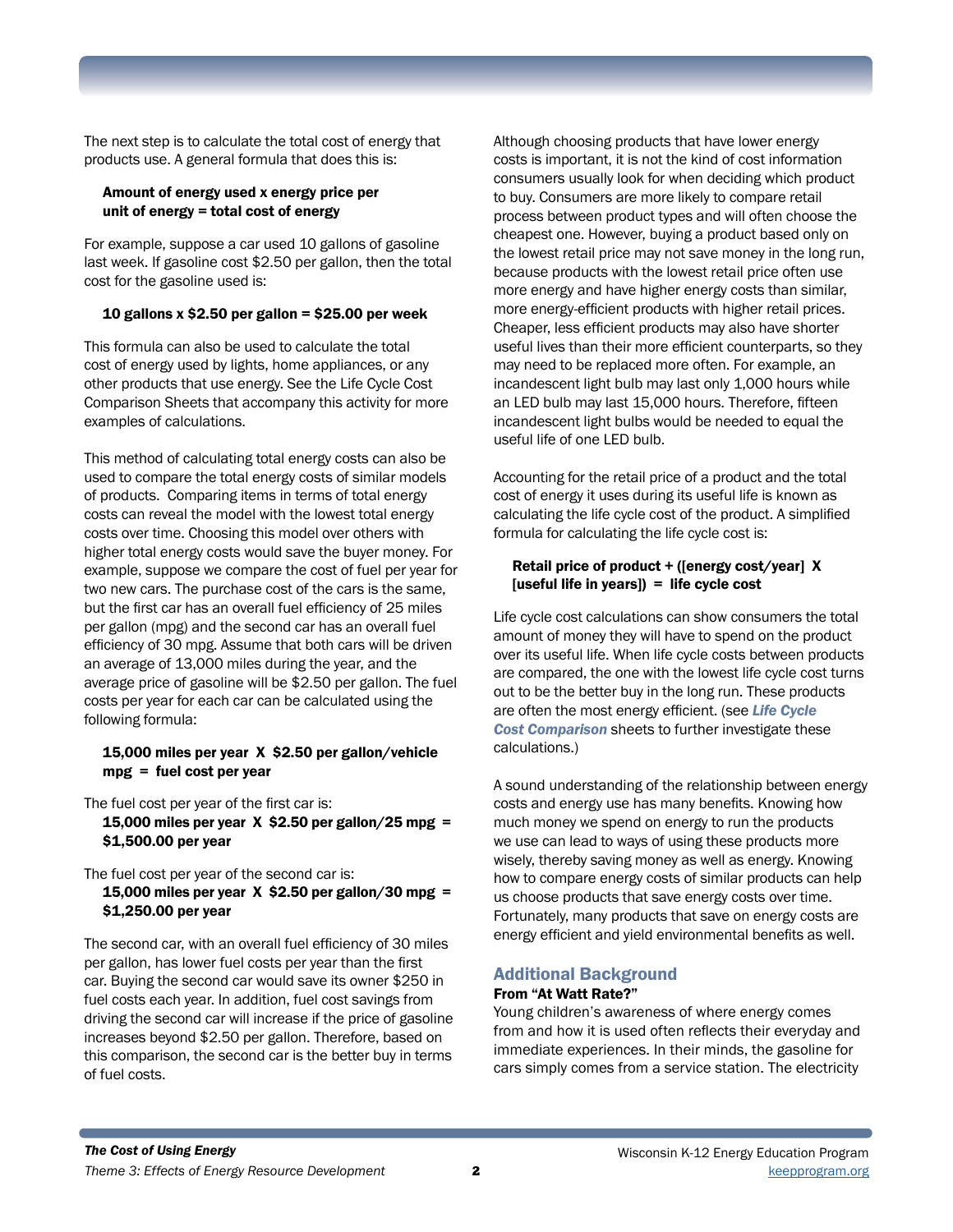that runs the lights and appliances in homes and schools comes from flipping a switch or plugging an appliance in a wall outlet. The heat used to warm homes and schools is produced by a boiler or furnace that is usually located in the basement of the building. As children get older they are more likely to possess a greater awareness of where energy comes from and how it is used. Gasoline is made from crude oil. Electricity is produced by a power plant and transmitted by power lines. By middle school age, students have a better appreciation for the various energy sources, such as natural gas, fuel oil, electricity, propane, and wood that can be used to heat a home or school. They begin to recognize that our society needs large quantities of energy to keep going.

While we have some understanding about where energy comes from, a greater awareness of how we use energy (energy use patterns) can lead to better ways of managing energy use. We know that our homes use electricity, but we don't know how the electricity required for the lights in the kitchen compares to the amount used by the television in the den.

We use energy for lighting rooms, heating and cooling our homes, heating water, and refrigerating food as well as numerous other activities. Such energy uses can be categorized by devices, products, and systems that use energy for the same or for similar purposes. These categories are called energy end uses.

A typical house in Wisconsin uses several types of energy to power its various end uses. About two-thirds of Wisconsin homes use natural gas for space heating and the rest use fuel oil, liquid propane gas, electricity, or wood. More than half of Wisconsin homes use natural gas for water heating and most of the rest use electricity. Most homes also use electricity for cooling, refrigeration, and lighting.

One way to better understand our energy use patterns is to conduct an end use survey. Conducting energy end use surveys not only increases our awareness of how we use energy in our lives, but also helps us decide how to use energy more efficiently.

Calculating how much energy is used by the electrical appliances and equipment in our homes and schools makes us aware of which ones use large amounts of energy and which ones do not. This can lead us to adopt strategies for using appliances and equipment more efficiently and prompt us to buy new, more efficient

appliances and equipment when older ones need to be replaced. Although improving the efficiency of all electrical appliances and equipment saves energy and lowers utility bills, focusing efficiency improvements on those that are large energy users should be the first priority.

### Additional Background

#### From "So You Want to Heat Your Home?"

It is no surprise to Wisconsinites that most of the energy they use in their homes or apartments is for keeping warm during the winter. The amount of money spent on heating is also significant. The average homeowner may spend \$485 to over \$2,400 on energy per heating season, depending on the efficiency of the heating system and the type of energy. Given such a cost range, it makes sense for homeowners who wish to replace their old heating system to compare the efficiency and energy costs of new systems before buying one.

The majority of homes in Wisconsin use furnaces or boilers that burn natural gas, fuel oil, or propane (also called liquid petroleum gas, or LPG). Electric baseboard heat is used in some houses and apartments. Woodburning stoves are especially popular in rural areas and in the northern part of the state, where wood supplies are plentiful and access to other fuels is restricted (see *Information about Different Home Heating Systems*).

There are several important factors to consider when assessing a home heating system. The first factor is efficiency—the percentage of the energy that is converted into useful heat. For instance, a 15- to 20-year-old fuel oil or natural gas furnace may be 60 percent efficient, meaning that 60 percent of the energy from the oil or gas is transferred to the interior of the home. Most of the other 40 percent of the energy is lost when exhaust gases are vented up the chimney and outside, and the rest is lost warming up the furnace itself, or is used to restart the furnace after it has cycled off. The efficiency of new heating systems using natural gas, fuel oil, propane, and wood has improved considerably in recent years, and higher efficiency models are now widely available. Heating system efficiency does not vary much with the size of the system; the efficiency of a large-sized gas furnace used in a large house is not much different than that of a smallsized gas furnace used in a small house.

Energy cost is another important factor to consider when assessing a home heating system. Comparing energy costs requires thoughtful analysis because different energy types have different units of measurement and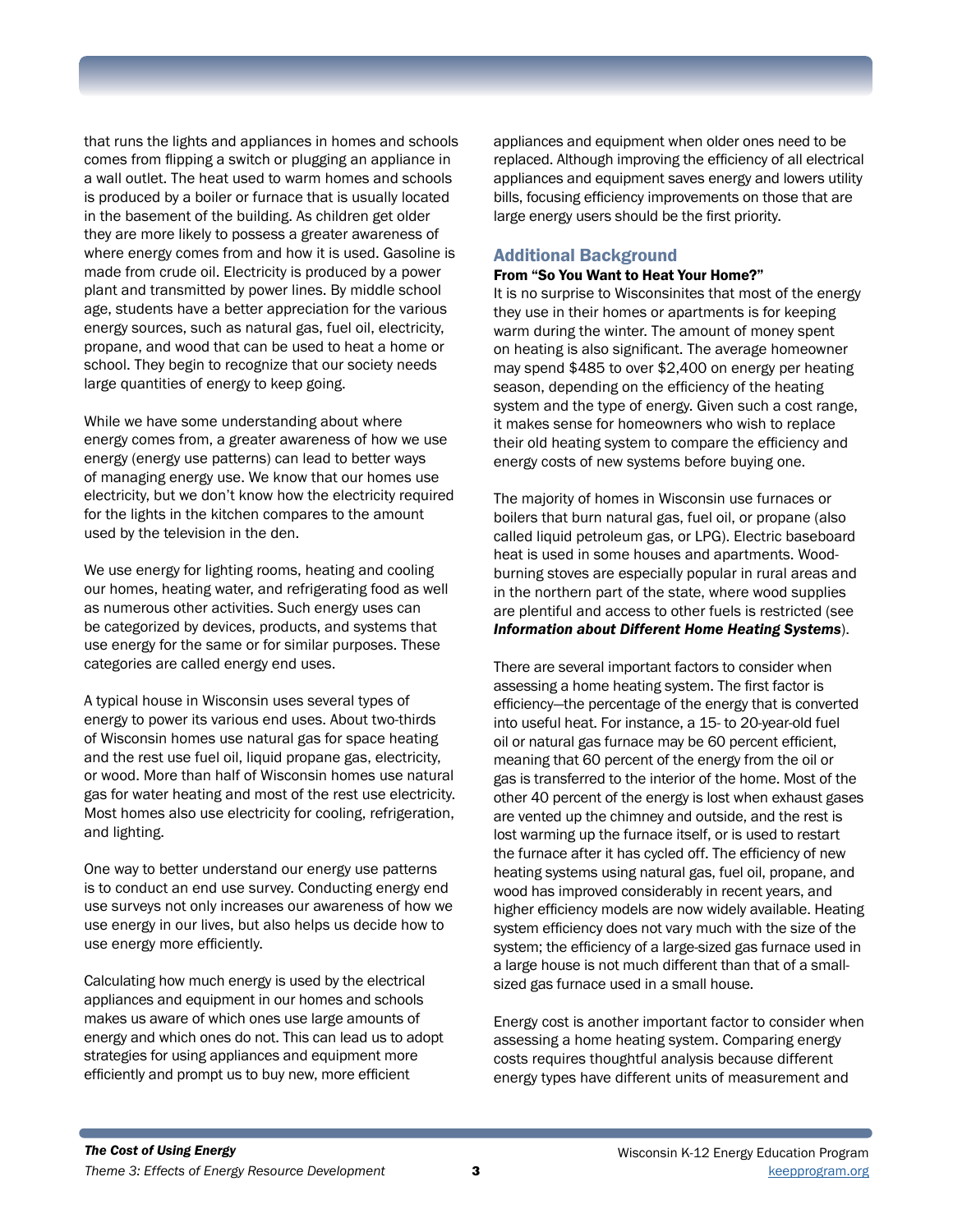different price structures, as shown in the *Heating Your Home with a New Heating System Data Table*. For example, the cost of fuel oil is set in dollars per gallon, while electricity is priced in cents per kilowatt-hour (kWh), and firewood is priced in dollars per cord.

In the United States, the commonly used unit of measure for space heating is the British Thermal Unit (Btu). One Btu is the amount of energy needed to raise the temperature of one pound of water by one degree Fahrenheit. A four-inch wooden kitchen match releases about one Btu of heat when it is burned. A typical Wisconsin home uses between 50 to 100 million Btu of heat each year (depending on the size of the home, quality of construction, and severity of winter weather). In order to compare different types of heating systems, it will be necessary to convert from Btu of heat into the units that are commonly used for sale of different energy sources.

A third important factor in assessing a home heating system is the cost of the system itself. High efficiency furnaces and boilers generally cost a few hundred dollars more than their less efficient counterparts. On the other hand, using a high-efficiency furnace or boiler often leads to noticeably lower energy bills during the course of Wisconsin's long heating season, and the savings in energy costs will often pay for the extra purchase cost of the high-efficiency

systems after a few years. Electric baseboard systems are less expensive than furnaces or boilers, but high electricity costs offset this advantage. There is no direct relationship between the cost of a woodstove and its efficiency. Because heating system costs vary widely, the best sources for cost information are local heating contractors, utilities, or woodstove distributors.

Other factors to consider when assessing a home heating system are availability of the energy source in a given locale and, if needed, the cost of air ducts, pipes, fuel tanks (fuel oil and propane), and other auxiliary equipment.

The recent trend toward high-efficiency heating systems benefits homeowners and the environment. By choosing the right combination of an efficient heating system and low-cost energy source, the homeowner can save money in the long-term. High-efficiency heating systems also reduce energy use, which reduces air emissions and contributes to prolonging the supply of energy resources.

### Additional Background

### From "Reading Utility Bills"

Once a month, local electric and natural gas utilities send out bills reminding consumers that the energy they use is not free. Customers respond by writing a check for the amount due or paying online. Beyond that, many

# Heating Your Home with a New Heating System Data Table

Retail prices are Wisconsin averages for the winter of 2014-2015. Since prices vary regionally and change frequently, your teacher may provide updated data for your specific location.

| <b>Energy Source</b>                              | <b>New Heating System</b>          | <b>Efficiency</b> | <b>Commonly</b><br><b>Used Unit</b><br>of Sale | <b>Btu per</b><br>Unit of<br><b>Energy</b> | <b>Retail Price</b>          |
|---------------------------------------------------|------------------------------------|-------------------|------------------------------------------------|--------------------------------------------|------------------------------|
| <b>Natural Gas</b>                                | <b>High Efficiency Gas Furnace</b> | 95%               | therm                                          | 100,000<br>Btu per<br>therm                | $$0.74$ per<br>therm         |
| <b>Fuel Oil</b>                                   | High Efficiency Oil Furnace        | 85%               | gallon                                         | 138,690<br>Btu per<br>gallon               | \$2.80 per<br>gallon         |
| <b>Electricity</b>                                | <b>Baseboard Heaters</b>           | 100%              | kilowatt-hour                                  | 3.413 Btu<br>per kilowatt-<br>hour         | $$0.14$ per<br>kilowatt-hour |
| Propane (LPG)                                     | High Efficiency Propane Furnace    | 95%               | gallon                                         | 94,475 Btu<br>per gallon                   | $$1.79$ per<br>gallon        |
| <b>Wood (Dry</b><br><b>Hardwood</b><br>Delivered) | <b>High Efficiency Woodstove</b>   | 83%               | cord                                           | 21,000,000<br>Btu per cord                 | \$315 per cord               |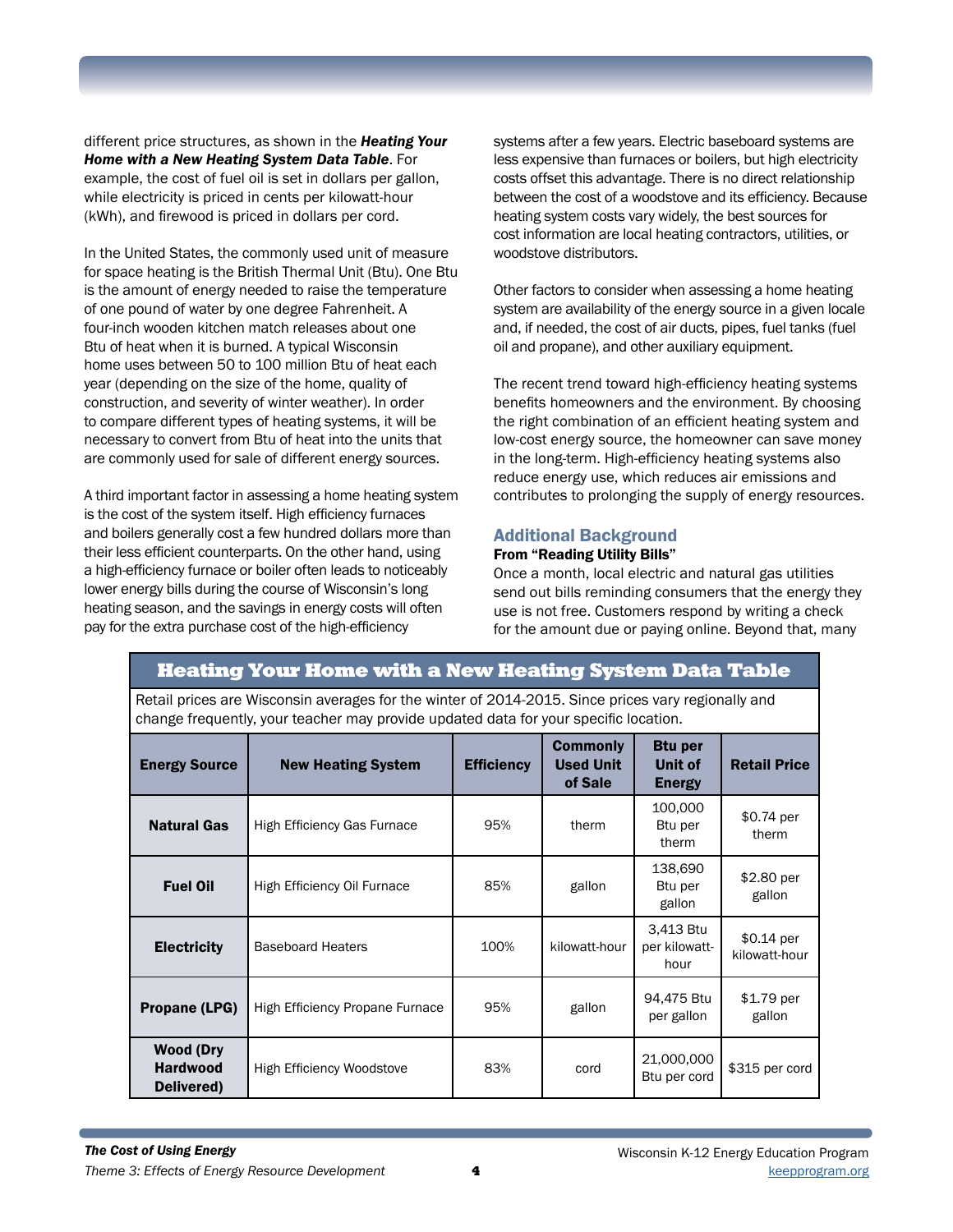customers do not give their utility bills much thought. However, the utility bill contains a great deal of valuable information for the customer.

One important piece of information found on a utility bill is the amount of electricity or natural gas used. Electric and natural gas use is determined by reading a meter located at the customer's home or business. Electric meters directly measure electric energy use in units of kilowatt-hours (kWh). Natural gas meters, however, do not directly measure the amount of energy in the gas that is used. Instead, they measure the volume of the gas in units of hundred cubic feet (abbreviated as ccf, where the first "c" stands for the Roman numeral one hundred) or thousand cubic feet (abbreviated as mcf, where the "m" stands for the Roman numeral one thousand). Natural gas meters measure volume because different sources of natural gas contain slightly different amounts of energy per unit of volume. After the volume of natural gas is measured, the amount of natural gas energy used is calculated by multiplying the volume by natural gas energy units called therms. This calculation is shown on the bill.

Other important pieces of information found on a utility bill are electric and natural gas rates. The rate is the cost of the electricity or natural gas per unit of energy. Electric rates are expressed in dollars (or cents) per kilowatt-hour, and natural gas rates are expressed in dollars (or cents) per therm. Electric and gas rates are often made up of at least two separate rates—one rate covers the utility's cost of generating or purchasing and obtaining each unit of energy and the other rate covers the cost of handling these units of energy within the utility's service territory. Utilities determine these rates based on the costs they must pay to provide electric or natural gas service plus their profit margin. Rates change over time, and utilities may change the way they report their rates as well.

The total cost for electric and natural gas service is calculated using energy use and rate information. In addition, the utility often includes a monthly customer charge to cover the cost of providing and reading meters, maintaining electric and natural gas lines, and processing bills. Other billing information includes meter reading dates, bill payment due dates, the customer's account number, and heating or other weather-related information.

Billing information may be reported differently by different utilities; there is no standard format. Bills may also differ from customer to customer. Some customers

may only use electricity, a few may only use natural gas, and others may have special rates or provisions associated with their service. Businesses and industries generally use much more energy than residential customers and as a result, usually purchase electricity and natural gas at lower rates.

Comparing a set of utility bills can reveal a great deal of information about how a consumer uses energy over the course of a year. For instance, billing information can show whether a natural gas customer uses this fuel to heat his or her home, or whether an electric customer uses air conditioning during the summer. Billing information can also show whether a customer has made improvements in energy efficiency. If a natural gas customer adds insulation to an attic or replaces an old natural gas furnace with an energy-efficient one, the results will show up on the bill as reduced natural gas use. Billing information can also show when a customer has increased his or her energy use, and may suggest actions that can be taken to avoid similar increases in the future.

## Procedure

#### **Orientation**

Discuss the following scenario with students:

Mr. Jones buys a 60-watt incandescent light bulb for 42 cents. Ms. Smith buys a 10.5-watt LED bulb that puts out nearly the same amount of light for \$4.00. Which light is the better buy?

Ask students if they think the cost of electricity used by the bulbs is important, and then ask which consumer will save money in the long run. Record answers on the board or elsewhere so they can be reviewed later. Have students explain the reasons for their answers.

Tell students that they will be learning how to answer questions like these by conducting life cycle cost comparisons for different products.

# **Steps**

- 1. Depending on which *Life Cycle Cost Comparison*  sheet students complete, you may want to review the definition of life cycle costs and sample calculations (see **Background**; see also examples of calculations found on the sheets).
- 2. Assign students to one of the three *Life Cycle Cost Comparison* sheets for light bulbs, refrigerators, and/ or cars. You may have the class complete the same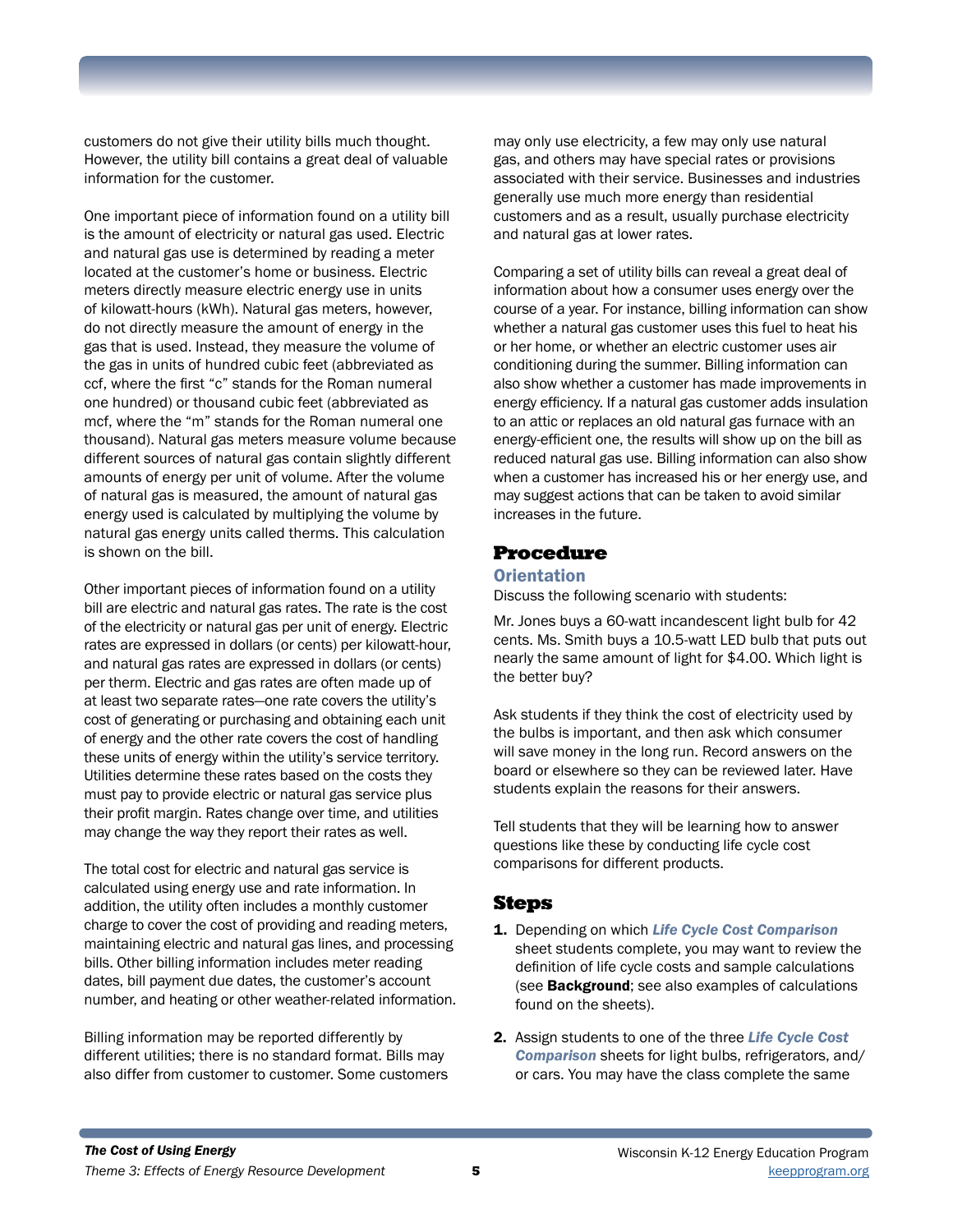sheet or break the class up into three groups and have them complete a sheet for each item. Be sure to review the information found at the beginning of the *Life Cycle Cost Comparison* sheets with the class so that they understand how to use the information to complete a life cycle cost analysis.

### Closure

Have students discuss the answers to the questions on the *Life Cycle Cost Comparison* sheets. You may also want to review the scenario discussed in the **Orientation** and have students revise their answers based on the sheets they completed.

Discuss with students the connection between using energy-efficient products and the cost of using energy. Do students think that energy efficiency is cost-effective overall? What existing barriers might prevent people from buying more energy-efficient products?

Use the results from the *Life Cycle Cost Comparison*  sheets and the Action Ideas: "Energy Efficiency Measures" from the Energy Sparks section to create an energy management plan.

### Assessment

### Formative

- How well did students complete the different *Life Cycle Cost Comparison* sheets?
- Were students able to give reasons why they would buy a particular product based on its energy and life cycle costs?

### **Summative**

Students could perform life cycle cost analyses for products not covered in the *Life Cycle Cost Comparison*  sheets, such as flat screen televisions, water heaters, home heating systems (see **Background** for life cycle cost information).

Students could also conduct research to see if there are cases where a more energy-efficient product is also cheaper to buy than its standard, less-efficient counterpart, or if there are energy and life cycle cost benefits to buying used versus new items (e.g. cars).

#### © 2020 Wisconsin Center for Environmental Education

The Wisconsin K-12 Energy Education Program is supported through funding from



Wisconsin K-12 Energy Education Program (KEEP) **College of Natural Resources University of Wisconsin-Stevens Point** 











6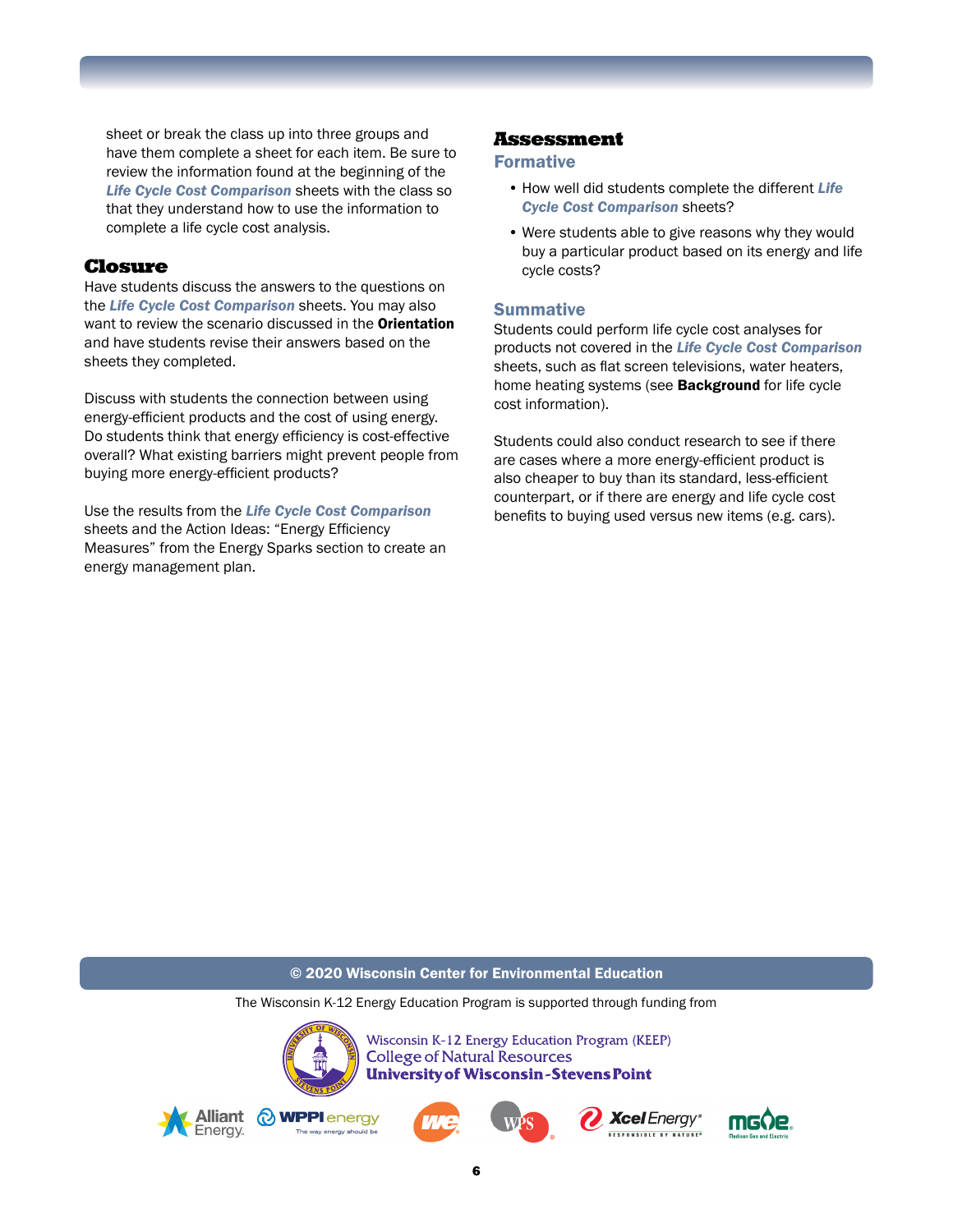# Information about Different Home Heating Systems

Natural gas and fuel oil are burned in furnaces or boilers. A furnace heats air, which is then distributed by air ducts throughout the house. A boiler may heat water to a high temperature or may turn it into steam. The hot water or steam is then piped to radiators located in different rooms of the house and piped back to the boiler after some of the heat is transferred to the rooms. The highest efficiency for natural gas furnaces is 96 percent, while high-efficiency oil furnaces and boilers, as well as natural gas boilers, achieve ratings of up to 86 percent.

Propane is often used to heat rural homes that do not have access to natural gas lines. Similar in composition to natural gas, propane is stored in liquid form in pressurized tanks and converted to a gas when released for burning. Propane furnaces and boilers generally have the same efficiencies as those burning natural gas (as listed above).

Electric heating systems use baseboard heaters made of wire elements that heat up when current passes through them, much like portable electric space heaters used to warm individual rooms. Baseboard heating is 100 percent



efficient because all the electrical energy is converted into heat by the heating elements. On the other hand, when the efficiency of electric power plants and transmission lines are taken into account, electric heating is usually not as efficient as other heating systems. Because of its expense, electricity is not used as much for home heating. Very energy-efficient homes and apartments with small living areas use electric heat more often.

Woodstoves are preferred over fireplaces for heating a home with wood. High quality woodstoves achieve efficiencies of 90 percent. Despite their appeal, fireplaces in most houses are only 10 to 15 percent efficient at best, and many lose more heat than they provide. Therefore, using a fireplace to heat a home is not recommended, unless it is custom designed and operated specifically for efficient heating. Wood used for home heating is sold in units called cords; a cord is a stack of wood 8 feet long by 4 feet wide by 4 feet high, or 128 cubic feet. Wood may also be sold in face cords. which is about one-third of a cord. Since a cord of hardwood may yield up to twice as much heat energy as a cord of softwood, burning hardwoods like **Steam Boiler**  $\log \theta$  oak and maple is more economical.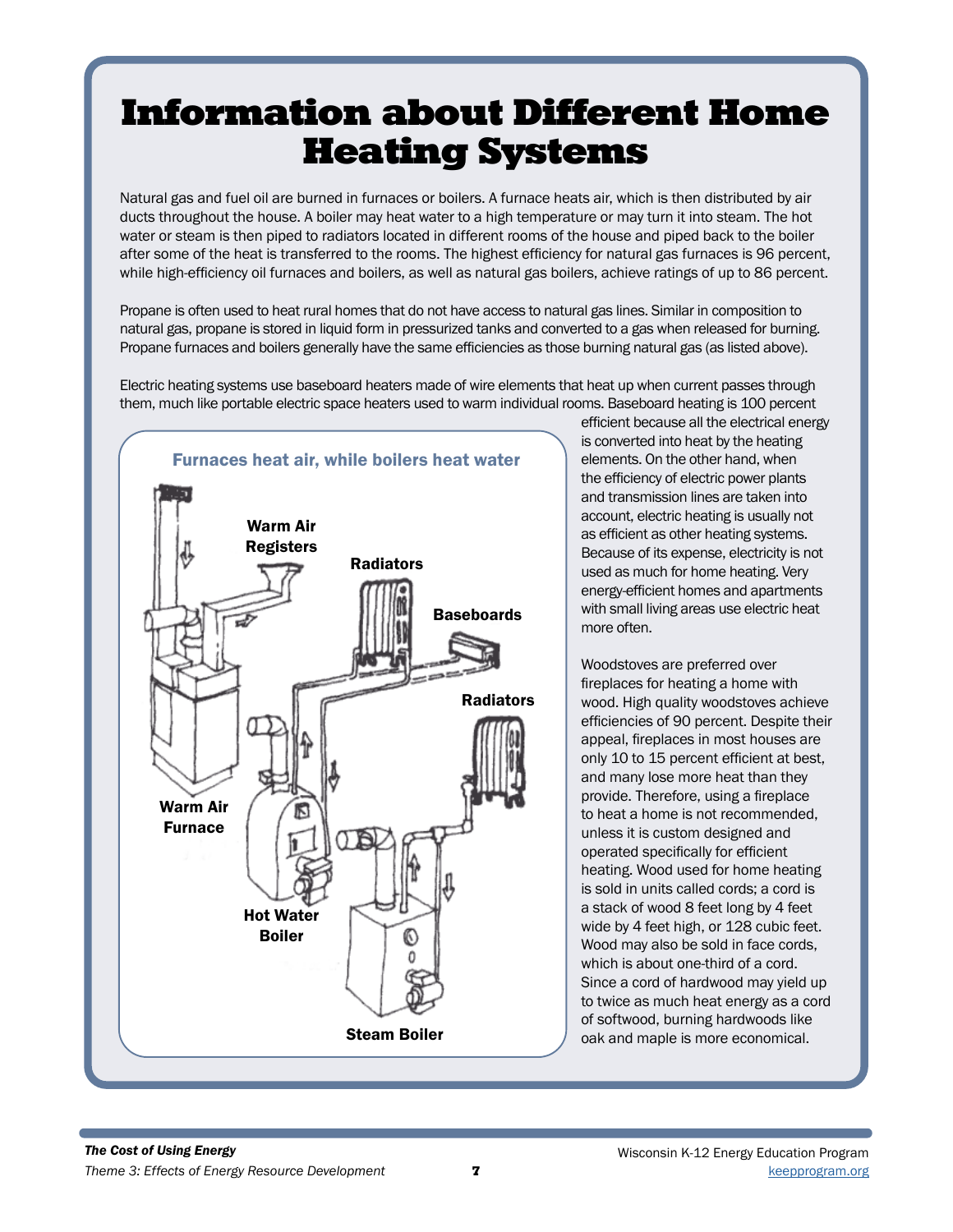# Life Cycle Cost Comparison: Light Bulbs

Compare the life cycle costs of using incandescent and LED light bulbs to find out which is the better buy.

- 1. Suppose you need a new bulb for a fixture that is lit for at least four hours per day. A 60-watt incandescent light bulb costs \$0.42. A 10.5-watt LED bulb that provides nearly the same amount of light costs \$4.00. Which bulb would you buy and why? Did you take into account the cost of the electricity used to light the bulb over its lifetime in addition to its purchase price?
- 2. Review the Lighting Information in the table below. You will use this information to calculate and compare the life cycle cost of each bulb.

| <b>Lighting Information</b>            |                          |                 |  |
|----------------------------------------|--------------------------|-----------------|--|
| <b>Information Listed on Packaging</b> | <b>Incandescent Bulb</b> | <b>LED Bulb</b> |  |
| Light Output                           | 855 Lumens               | 800 Lumens      |  |
| <b>Bulb Wattage</b>                    | 60 Watts                 | 10.5 Watts      |  |
| <b>Bulb Life</b>                       | 1,000 Hours              | 15,000 Hours    |  |
| Cost of each bulb (including tax)      | \$.42                    | \$4.00          |  |

Source: Home Depot

- 3. Divide the bulb life of a LED by the bulb life of an incandescent bulb. Round your answer to the nearest whole number. The answer you get is equal to the number of incandescent bulbs that will need to be replaced to equal the bulb life of one LED bulb. Write your answer in the space below.
- 4. Use the following formula to determine the total electrical energy used by both bulbs over the bulb life of one LED bulb in kilowatt-hours.

### Wattage of bulb (watts)  $\times$  1 kilowatt/1,000 watts  $\times$  bulb life of a LED (hours) = total lifetime electrical energy used by the bulb (kWh)

Incandescent LED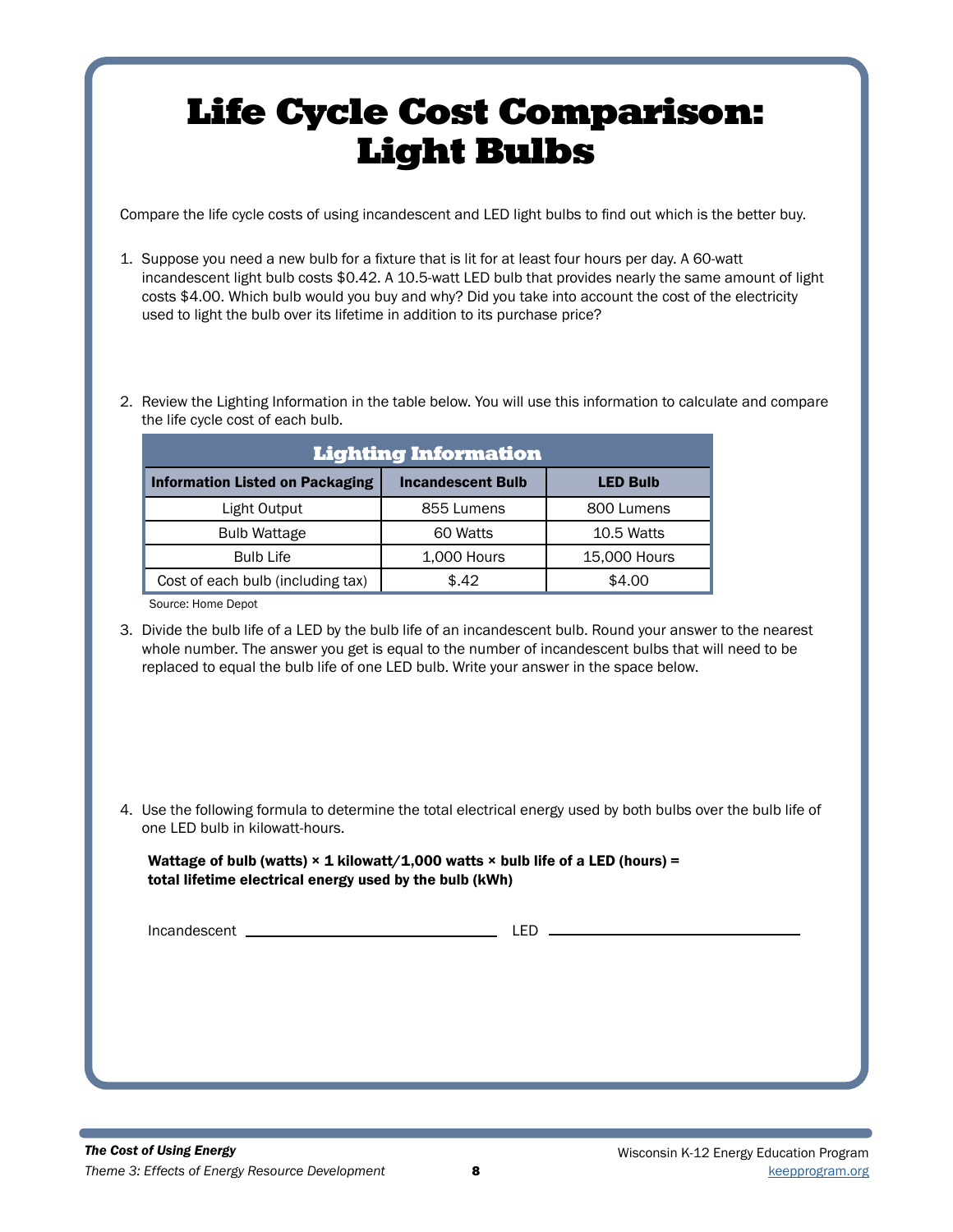|                                |                                                         | rate your family or school pays for electricity, use one of the average electric rates listed:                                                                                                                                                                                                                                  |                 | 5. Write down the electric rate in your area in dollars per kilowatt-hour (\$/kWh). If you cannot find out what |
|--------------------------------|---------------------------------------------------------|---------------------------------------------------------------------------------------------------------------------------------------------------------------------------------------------------------------------------------------------------------------------------------------------------------------------------------|-----------------|-----------------------------------------------------------------------------------------------------------------|
|                                | Your electric rate: New Your electric rate:             |                                                                                                                                                                                                                                                                                                                                 |                 |                                                                                                                 |
|                                | Home (residential rate): \$0.11 per kilowatt-hour (kWh) |                                                                                                                                                                                                                                                                                                                                 |                 |                                                                                                                 |
|                                |                                                         | School (commercial rate): \$0.075 per kilowatt-hour (kWh)                                                                                                                                                                                                                                                                       |                 |                                                                                                                 |
| LED bulb in dollars (\$).      |                                                         | 6. Use the following formula to find the total cost of the electricity used by the bulbs over the bulb life of one                                                                                                                                                                                                              |                 |                                                                                                                 |
|                                | Total cost of electricity used by bulb (\$)             | Total energy used by bulb (kWh) (Step 4) $X$ Electric rate (\$/kWh) (Step 5) =                                                                                                                                                                                                                                                  |                 |                                                                                                                 |
|                                |                                                         |                                                                                                                                                                                                                                                                                                                                 |                 |                                                                                                                 |
|                                | LED bulb (see your answer to Step 3).                   | 7. Calculate the total cost of purchasing the light bulbs. For the incandescent bulbs, multiply the bulb cost<br>from the Lighting Information table by the number of incandescent bulbs needed to equal the life of one<br>Cost of one incandescent bulb (\$) X Number of incandescent bulbs equal to the life of one LED bulb |                 |                                                                                                                 |
|                                |                                                         | 8. Find the life cycle cost (the cost of buying and using the bulbs) of each bulb. Add your answers from Step                                                                                                                                                                                                                   |                 |                                                                                                                 |
| 6 to your answers from Step 7. |                                                         | <b>Incandescent Bulb</b>                                                                                                                                                                                                                                                                                                        | <b>LED Bulb</b> |                                                                                                                 |
|                                | Total Energy Cost (\$) (Step 6)                         |                                                                                                                                                                                                                                                                                                                                 |                 |                                                                                                                 |
|                                | + Total Purchase Cost (\$) (Step 7)                     |                                                                                                                                                                                                                                                                                                                                 |                 |                                                                                                                 |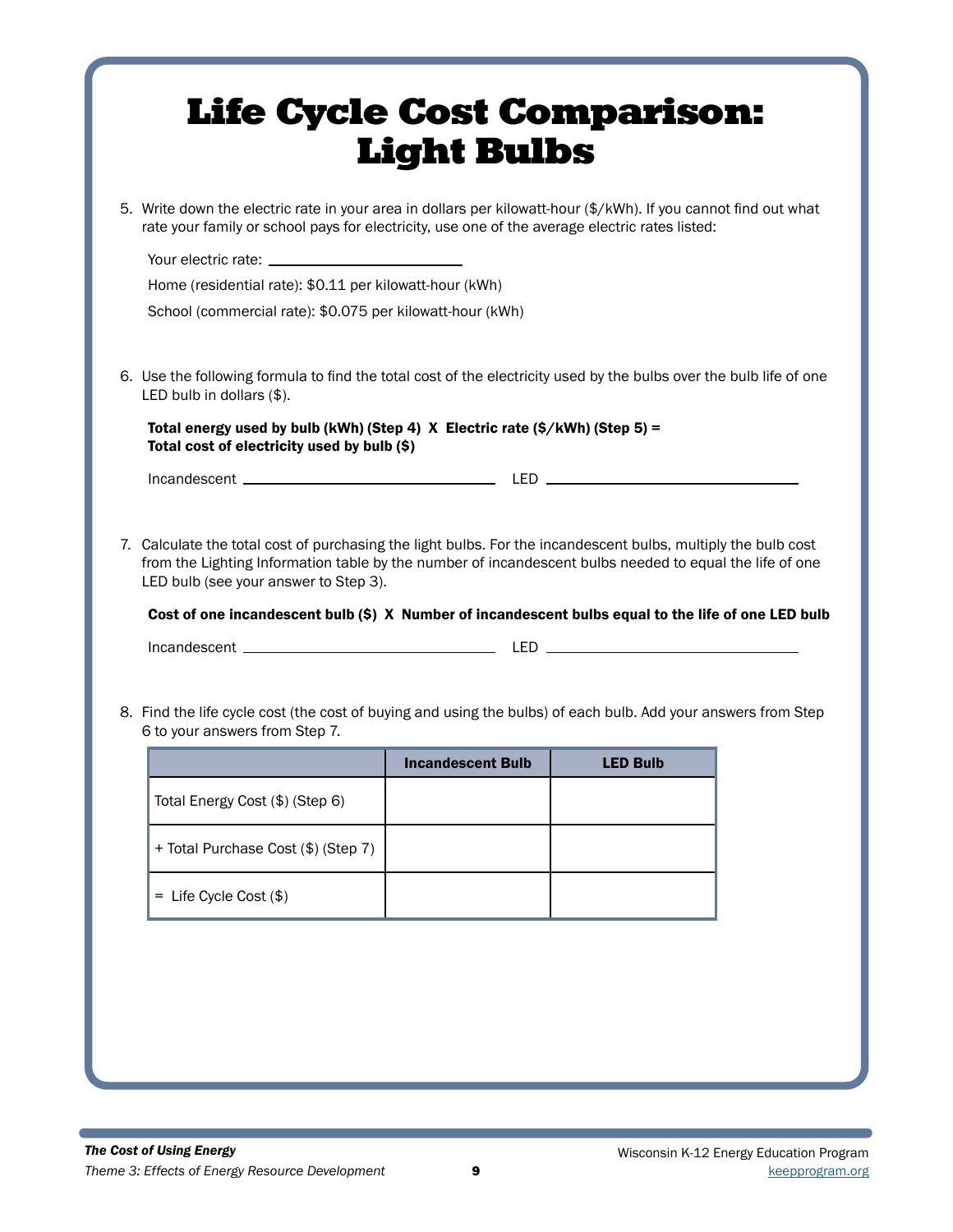# Life Cycle Cost Comparison: **Refrigerators**

Compare the life cycle costs of two refrigerators (with the freezers on top) to find out which is the better buy.

- 1. Suppose you need to buy a new refrigerator. You are considering two refrigerator models: A and B. Both refrigerators have similar features and have the freezer compartments located on top of the refrigerator (top freezer). The model A refrigerator has a lower purchase price but uses more energy than the model B refrigerator. Which refrigerator would you buy and why? Did you take into account the cost of the electricity used by the refrigerator over its lifetime in addition to its purchase price?
- 2. Review the Refrigerator Information in the table below. You will use this information to calculate and compare the life cycle cost of each refrigerator model.

| <b>Refrigerator Information</b> |                                        |                                        |  |
|---------------------------------|----------------------------------------|----------------------------------------|--|
| <b>Refrigerator Model</b>       | <b>Refrigerator A</b><br>(Top Freezer) | <b>Refrigerator B</b><br>(Top Freezer) |  |
| Retail Price (including tax)    | \$680                                  | \$750                                  |  |
| Energy used per year (kWh/year) | 550                                    | 420                                    |  |
| Lifetime                        | 15                                     | 15                                     |  |

Source: Based on Horie, Yuhta Allan. "Life Cycle Optimization of Household Refrigerator-Freezer Replacement." Report No. CSS04-13. University of Michigan. Center for Sustainable Systems. August 14, 2004.

3. Use the following formula and information from the Refrigerator Information table to determine the total energy used by both refrigerators over their lifetime in kilowatt-hours.

### Energy used per year (kWh/year) X Lifetime (years) = Total energy used by refrigerator over its lifetime (kWh)

Refrigerator A Refrigerator B

4. Write down the electric rate in your area in dollars per kilowatt-hour (\$/kWh). If you cannot find out what rate your family or school pays for electricity, use one of the average electric rates listed:

| Your electric rate:             |  |
|---------------------------------|--|
| Home (residential rate): \$0.11 |  |

Home (residential rate): \$0.11 per kilowatt-hour (kWh)

School (commercial rate): \$0.075 per kilowatt-hour (kWh)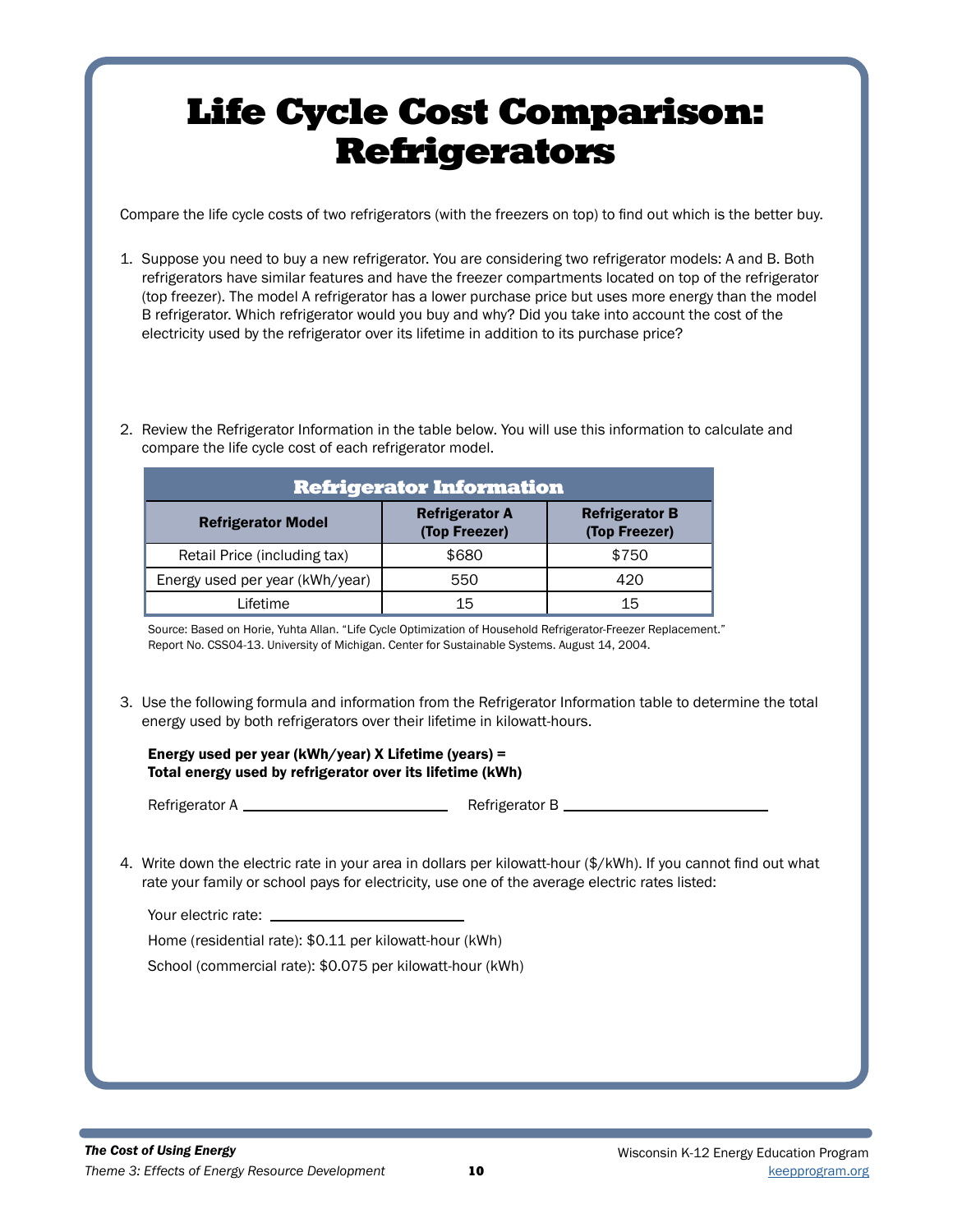| <b>Life Cycle Cost Comparison:</b>                                                                                                                                                                                                                                                                                        | <b>Refrigerators</b>  |                       |  |
|---------------------------------------------------------------------------------------------------------------------------------------------------------------------------------------------------------------------------------------------------------------------------------------------------------------------------|-----------------------|-----------------------|--|
| 5. Use the following formula to find the total cost of the electricity used by the refrigerators over their lifetime<br>in dollars $(\$)$ .                                                                                                                                                                               |                       |                       |  |
| Total electricity used by refrigerator (kWh) (Step 3) X Electric rate (\$/kWh) (Step 4) =<br>Total cost of electricity used by refrigerator over its lifetime (\$)                                                                                                                                                        |                       |                       |  |
|                                                                                                                                                                                                                                                                                                                           |                       |                       |  |
| 6. Find the retail cost of purchasing each refrigerator from the Refrigerator Information table, and write the<br>cost in the spaces shown.<br>7. Find the life cycle cost (the cost of buying and using the refrigerators) of each refrigerator model by<br>adding your answers from Step 5 to your answers from Step 6. |                       |                       |  |
|                                                                                                                                                                                                                                                                                                                           | <b>Refrigerator A</b> | <b>Refrigerator B</b> |  |
| Total Electricity Cost (\$) (Step 5)                                                                                                                                                                                                                                                                                      |                       |                       |  |
| + Purchase Cost (\$) (Step 6)                                                                                                                                                                                                                                                                                             |                       |                       |  |
| $=$ Life Cycle Cost $(\$)$                                                                                                                                                                                                                                                                                                |                       |                       |  |
| 8. Based on the calculations you completed, which refrigerator model (A or B) would you buy and why?                                                                                                                                                                                                                      |                       |                       |  |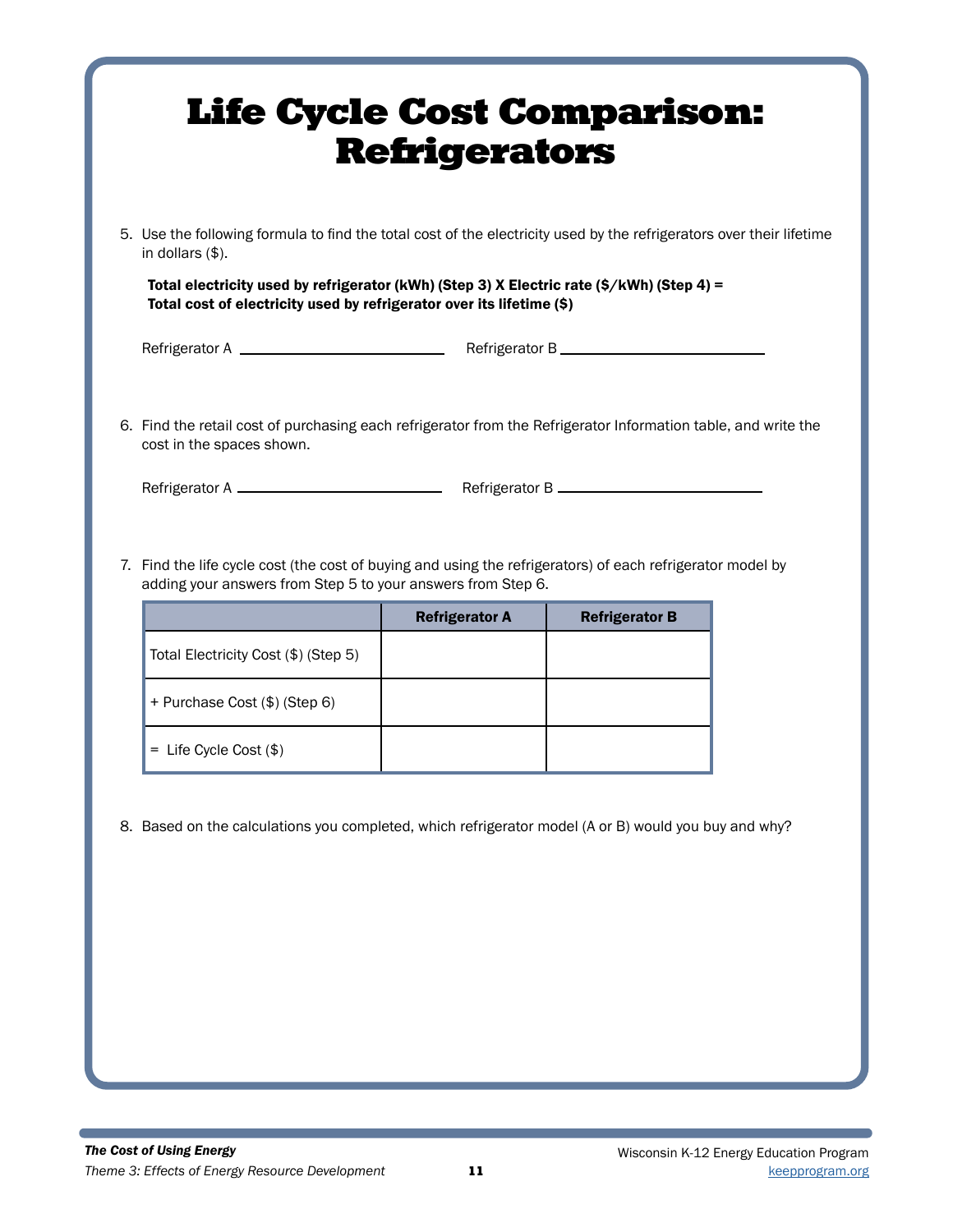# Life Cycle Cost Comparison: Cars

Compare the life cycle costs of two 4-cylinder sedans with different fuel economies to find out which is the better buy.

- 1. Suppose you want to buy a new compact and have narrowed down your choices to a Honda Accord and a Toyota Prius, both having similar engine sizes and features. Which car would you buy and why? Did you take into account the cost of the energy used to drive the car over its lifetime in addition to its purchase price?
- 2. Review the Car Information in the table below. You will use this information to calculate and compare the life cycle cost of each car.

| <b>Car Information</b>                 |                                |                                |  |
|----------------------------------------|--------------------------------|--------------------------------|--|
| <b>Make and Model of Car</b>           | <b>Honda Accord 2017</b>       | <b>Toyota Prius 2017</b>       |  |
| Engine and Transmission                | 2.4 Liter engine.<br>Automatic | 1.8 Liter Engine,<br>Automatic |  |
| Suggested Retail Price (including tax) | \$25,000                       | \$28,000                       |  |
| Miles Driven each Year                 | 15,000                         | 15,000                         |  |
| Lifetime (years)                       | 10                             | 10                             |  |
| Fuel economy (miles per gallon)        | 30 mpg                         | $52$ mpg                       |  |

3. Use the following formula and information from the Car Information table to determine the total number of miles driven by both cars over their lifetime in miles.

Miles driven per year (miles/year) X Lifetime (years) = Total number of miles driven over car's lifetime (miles)

Honda Accord Toyota Prius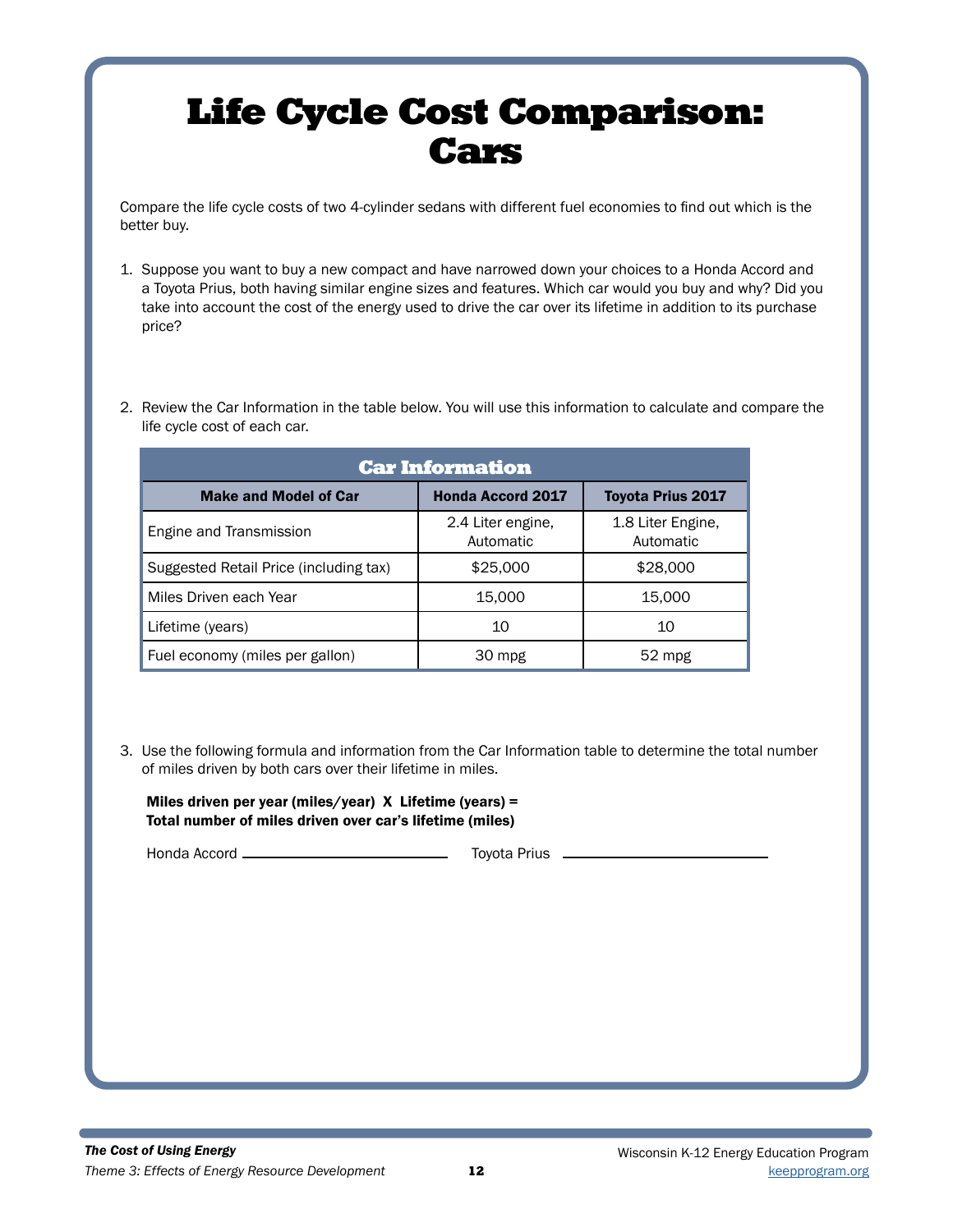|                                                                                                                                                                                                   | of gallons of gasoline used by both cars over their lifetime in gallons. | 4. Use the following formula and information from the Car Information table to determine the total number |  |
|---------------------------------------------------------------------------------------------------------------------------------------------------------------------------------------------------|--------------------------------------------------------------------------|-----------------------------------------------------------------------------------------------------------|--|
| Total number of miles driven over car's lifetime (miles) / fuel economy of car (miles per gallon) =<br>Total number of gallons of gasoline used over car's lifetime (gallons)                     |                                                                          |                                                                                                           |  |
|                                                                                                                                                                                                   |                                                                          |                                                                                                           |  |
| 5. Write down the cost of gasoline in your area in dollars per gallon (\$/gallon). If you do not know the cost of<br>gasoline in your area, use \$2.50 per gallon for the cost.                   |                                                                          |                                                                                                           |  |
|                                                                                                                                                                                                   |                                                                          |                                                                                                           |  |
| 6. Use the following formula to find the total cost of the gasoline used by the cars over their lifetime in<br>dollars $(\$)$ .                                                                   |                                                                          |                                                                                                           |  |
| Total number of gallons of gasoline used over car's lifetime (gallons) (step 4) X Cost of gasoline per<br>gallon (\$/gallon) (step 5) = Total cost of gasoline used by car over its lifetime (\$) |                                                                          |                                                                                                           |  |
|                                                                                                                                                                                                   |                                                                          |                                                                                                           |  |
| 7. Find the retail cost of purchasing each car from the Car Information table, and write the cost in the<br>spaces shown.                                                                         |                                                                          |                                                                                                           |  |
|                                                                                                                                                                                                   |                                                                          |                                                                                                           |  |
|                                                                                                                                                                                                   |                                                                          |                                                                                                           |  |
| 8. Find the life cycle cost (the cost of buying and driving the car) of each car by adding your answers from<br>Step 6 to your answers from Step 7.                                               |                                                                          |                                                                                                           |  |
|                                                                                                                                                                                                   | <b>Honda Accord 2017</b>                                                 | <b>Toyota Prius 2017</b>                                                                                  |  |
| Total Gasoline Cost (\$) (Step 6)                                                                                                                                                                 |                                                                          |                                                                                                           |  |
| + Purchase Cost (\$) (Step 7)                                                                                                                                                                     |                                                                          |                                                                                                           |  |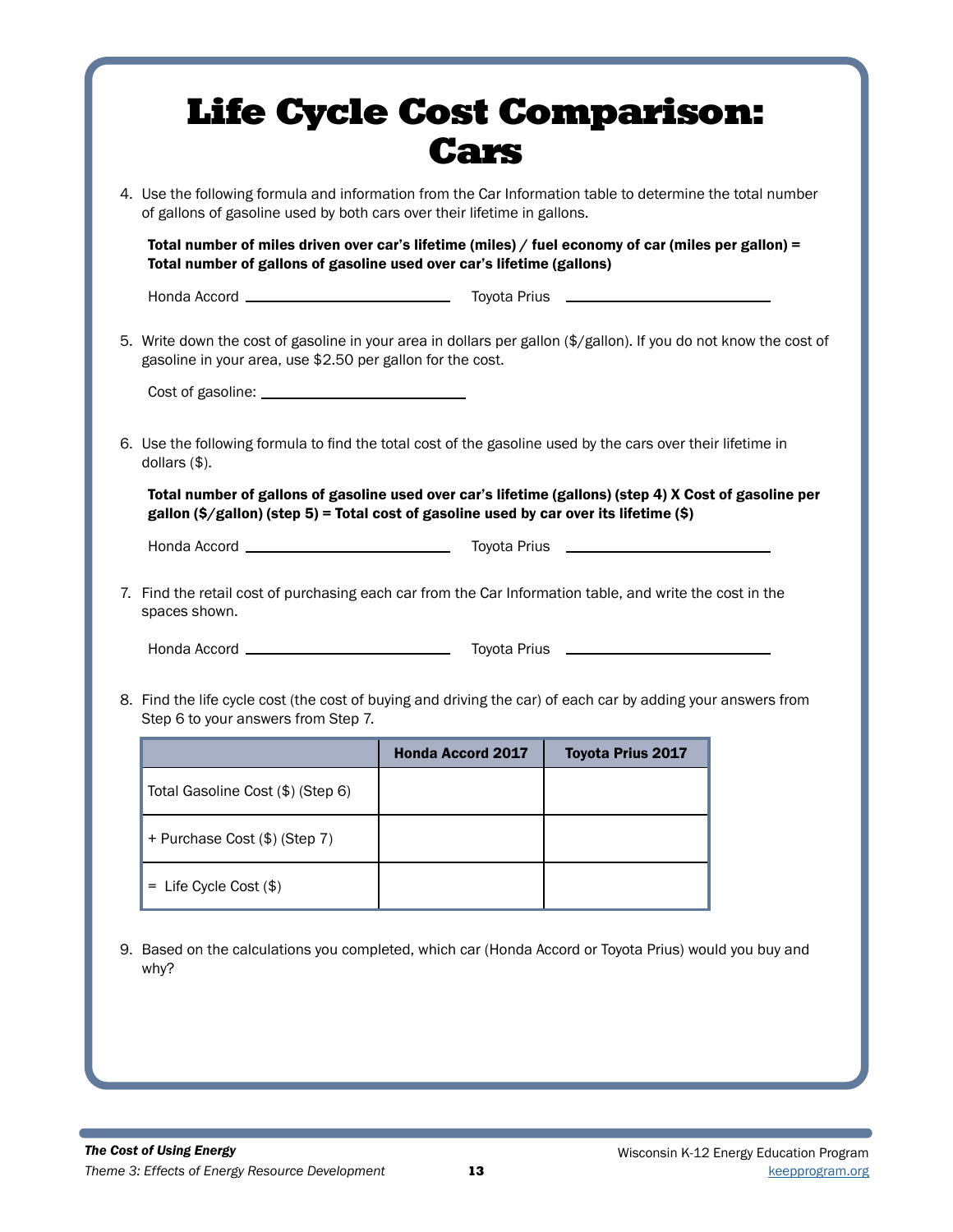Below is a list of action ideas that can improve energy efficiency at home, at school, and in the community. Students can perform many of these measures themselves, or they can work with their peers, family, school personnel, and community members to improve energy efficiency.

Energy efficiency measures that correspond to the *Appliance Survey* from "At Watt Rate?" (available at keepprogram.org) are listed under each end use category. Teachers may want to have students do these surveys first. If students discover other energy efficiency measures not listed here, they should be encouraged to undertake them if possible.

The cost of implementing energy efficiency measures varies widely. Measures listed under Basic Action Ideas for each end use are free. Many other measures only cost a few dollars. A few require a major investment, such as purchasing a large appliance, buying a new vehicle, or adding insulation as part of a home improvement project. Each energy efficiency measure is ranked from the least costly to the most costly within a specific energy end use category. The rankings are symbolized as follows:

No cost: Ø Low cost:  $\phi$  -  $\phi$  (less than  $\$1$  to  $\$25$ ) Medium cost: \$ - \$\$ (\$25 to \$200) High cost: \$\$\$ (Greater than \$200)

Broader cost ranges are shown using two cost symbols separated by a dash. For example, a cost range shown as "Ø - \$" means that the cost to implement this measure ranges from no cost to a low cost. All costs are initial investment costs that save energy (and money) over time. Even those that cost little or no money may yield noticeable energy savings. The energy efficiency measures listed here represent only some of the many possible measures that can be taken.

# Lighting

### Implement Basic Action Ideas Ø

- Remember to turn off lights that are not in use.
- Do not turn on more lights than you need for specific tasks such as reading or writing.
- Clean light bulbs and fixtures by removing dust and dirt that have accumulated on them. Caution: Never use water to clean light bulbs while they are turned on. The water's cooling effect could shatter hot bulbs.

## Delamp and Relamp Fixtures

- Reduce light levels that are too bright by removing unnecessary bulbs from fixtures (delamping). Ø
- Replace high wattage bulbs with lower wattage bulbs of the same type (relamping). ¢ \$
- Combine delamping and relamping to get the desired amount of light from a fixture. For example, replacing two 60-watt incandescent bulbs (120 watts and 1,730 lumens total) with one 100-watt, 1,710 lumen incandescent bulb will save 20 watts and provide the same amount of light. NOTE: Be sure to delamp and relamp first those fixtures that are used most often (4 hours or more per day).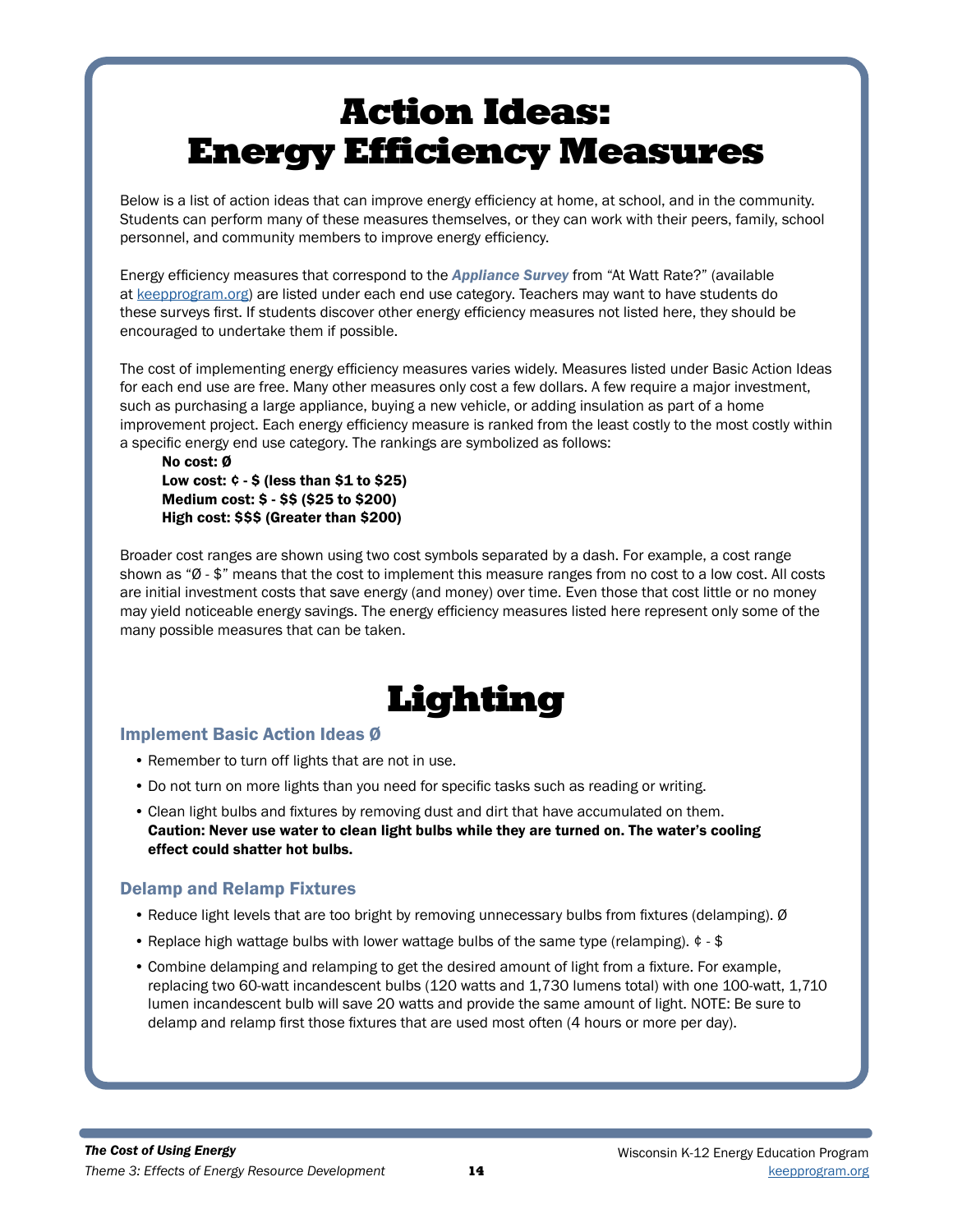### Replace Incandescent Light Bulbs with More Efficient Bulbs

• Replace incandescent bulbs with light emitting diodes (LEDs) or compact fluorescent lamps (CFLs). Be sure to install LEDs/CFLs first in fixtures that are used most often (4 hours or more per day). \$ - \$\$ (depending on the number of bulbs being replaced)

## Use Daylight

- Rearrange living and work spaces to take advantage of daylight. Ø
- Open curtains and blinds during the day to reduce the use of indoor lighting. Ø
- Consider repainting walls and ceilings with light colors to reflect more light. \$ \$\$
- Consider investing in skylights or extra windows to allow more daylight to enter the room. \$\$\$

## Use Other Lighting Energy Efficiency Measures

• Connect a timer or a light sensor to outdoor lights so that they automatically turn off during the daytime and turn on at night. \$ - \$\$

# Insulation and Air Infiltration

### Implement Basic Action Ideas—Air Infiltration Ø

- Close drapes and window shades during the winter and the summer.
- Close doors when going in and out.
- Make sure that all interior windows and storm windows are closed during the heating season.
- If your home has a fireplace, make sure that the damper is tightly closed when you don't have a fire burning.

## Add Insulation

• Add insulation to the attic, walls, and basement as needed. Contact a building supply dealer, a home builder, an energy professional, the Wisconsin Energy Bureau, or the Wisconsin Department of Industry, Labor, and Human Relations (the state agency that oversees building codes) to find out recommended R-values for the areas where insulation is to be added. \$\$ - \$\$\$

## Reduce Air Infiltration in Windows

- Place clear plastic barriers over windows during the heating season to prevent drafts. Many department and hardware stores sell window plastic kits for this purpose. ¢ - \$
- Replace cracked and broken windowpanes. ¢ \$
- Caulk and weatherstrip air leaks around the exterior and interior of window frames. ¢ \$
- Install new storm windows or repair old ones. \$ \$\$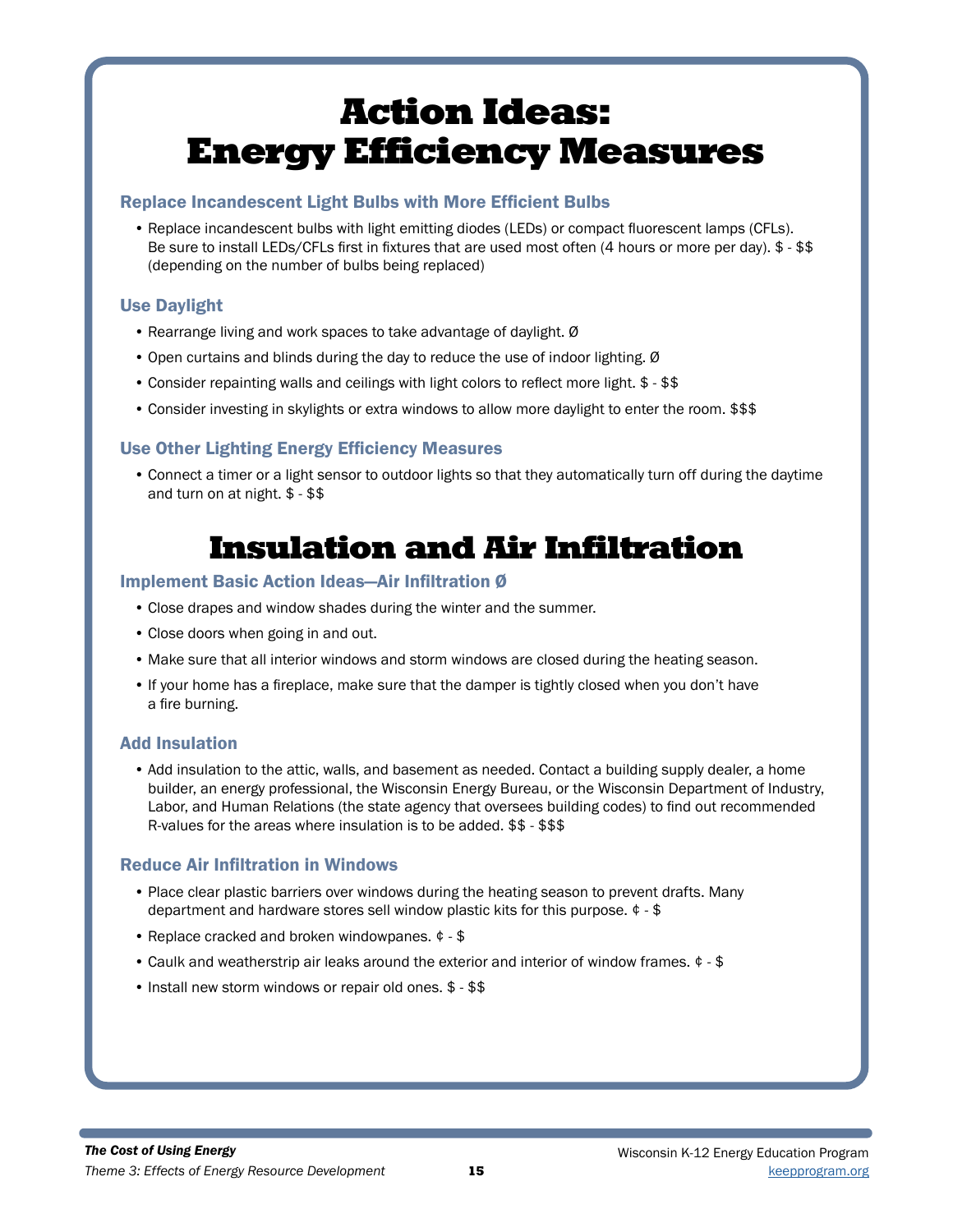### Add Window Coverings

• Install drapes, shades, or insulating coverings that can be rolled down and closed into place. \$ - \$\$\$ (depending on the type of window coverings installed and the number of windows covered)

## Reduce Air Infiltration in Doors

- Install door sweeps or make fabric "snakes" and place them at the bottom of doors to prevent drafts. ¢ \$
- Caulk and weatherstrip air leaks around doors. ¢ \$
- Repair door closing mechanisms so that doors close automatically. ¢ \$
- Install storm doors on exterior doors if none are present. \$ \$\$

### Reduce Air Infiltration in Walls, Foundations, and Other Openings

- Install foam rubber gaskets behind electrical outlet cover plates. ¢ \$ Caution: Make sure that the electricity to the outlet is turned off before removing a cover plate.
- Caulk or seal cracks in the foundation and gaps or openings where wires and vents enter exterior walls of homes and buildings. ¢ - \$\$
- If your fireplace damper doesn't work, either have it repaired, install a chimney-top damper, or install a door on the fireplace. \$ - \$\$

# Space Heating, Water Heating, and Air Conditioning

### Implement Basic Action Ideas—Space Heating Ø

- During the heating season, set your thermostat to 68 degrees F (20°C) during the day (or when you are home) and to 58-60 degrees F (13 °C) when you go to bed (or when you are away).
- Close heating vents, radiators, etc. in rooms and other interior spaces that do not need to be heated. Also, clean the dust and cobwebs from heating vents (registers).
- Bleed the air out of hot water radiators.
- Close off rooms that do not need to be heated.

### Implement Basic Action Ideas—Water Heating Ø

- Turn down the water heater thermostat to 120 degrees F (49 °C). Turn it down even further when your family goes on vacation. Some water heaters have a vacation setting specifically for this purpose.
- Do not let the water run while washing your hands, brushing your teeth, shaving, or washing dishes.
- Do not let the shower run for more than a few seconds before stepping into it.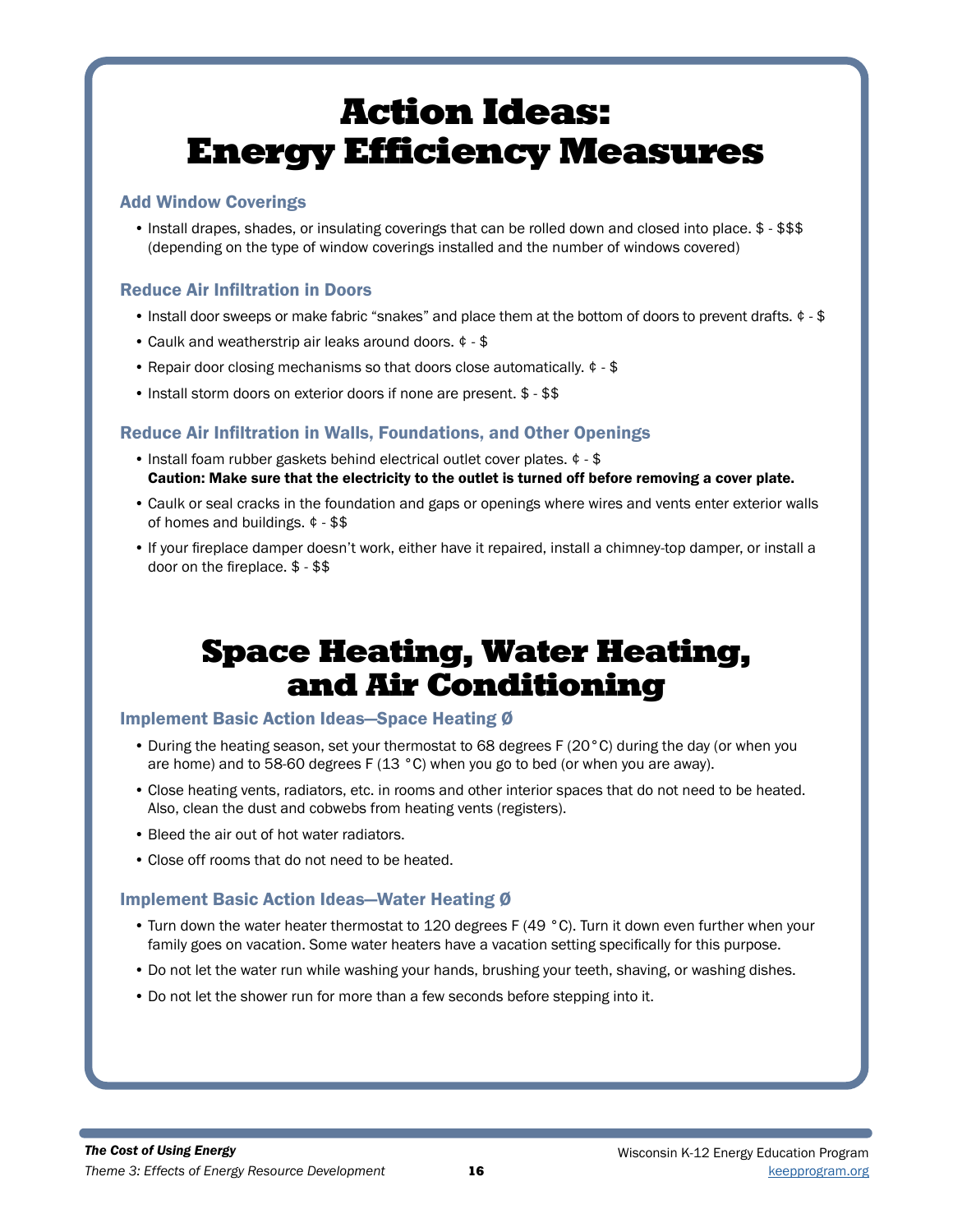### Implement Basic Action Ideas—Air Conditioning Ø

- During the cooling season, set the air conditioner at 78 degrees F (26 °C). Set it higher if your home has ceiling fans.
- Turn off the air conditioner if you leave your home for more than an hour.
- Close off rooms that do not need to be cooled.

## Implement Space Heating Energy Efficiency Measures

- Clean or change the air filter of your furnace monthly. ¢ \$
- Build reflectors out of aluminum foil and place them between the radiator and the wall. This will help reflect heat from the radiators into a room. ¢ - \$
- Install a programmable thermostat. \$ \$\$
- Have your boiler or furnace serviced every one or two years. \$ \$\$
- Seal and insulate warm-air heating ducts that come out of your furnace. \$ \$\$
- Consider installing a high-efficiency furnace or boiler if replacing an old furnace or boiler. \$\$\$

## Implement Water Heating Energy Efficiency Measures

- Install a low-flow shower head in your shower. ¢ \$
- Install water-efficient faucet aerators (faucet heads) in your kitchen and bathroom sinks. ¢ \$
- Fix leaky faucets. ¢ \$
- Install an insulating blanket around your water heater. ¢ \$ Caution: Do not cover thermostats, burners, water heater controls, or air inlets of water heaters with insulating blankets. Do not cover the tops of natural gas water heaters. Make sure that blankets are taped securely to water heaters to prevent them from slipping down. Ask an adult for help when adding blankets to water heaters. Note that installing insulating blankets on certain high-efficiency water heaters may reduce efficiency. Follow directions and manufacturer's recommendations.
- Insulate the first three feet (90 cm) of the hot water pipe coming out of the water heater.  $\phi$  \$
- Insulate all hot water pipes in unheated basements and crawlspaces. \$ \$\$ Caution: Do not replace or cover older pipe insulation on your own. It may contain asbestos and should not be touched or disturbed except by a professional.
- Consider installing a high-efficiency water heater, if replacing an old water heater. \$\$\$

## Implement Air Conditioning Energy Efficiency Measures

- Place window air conditioners on the shaded sides of the house. Ø \$, depending on whether you have to buy mounting brackets
- Clean or change your air conditioner is air filter every one or two months. ¢ \$
- Build an awning over the air conditioner so that it is not exposed to the sun. \$\$ \$\$\$
- Consider installing a high-efficiency air conditioner, if replacing an old air conditioner. \$\$\$.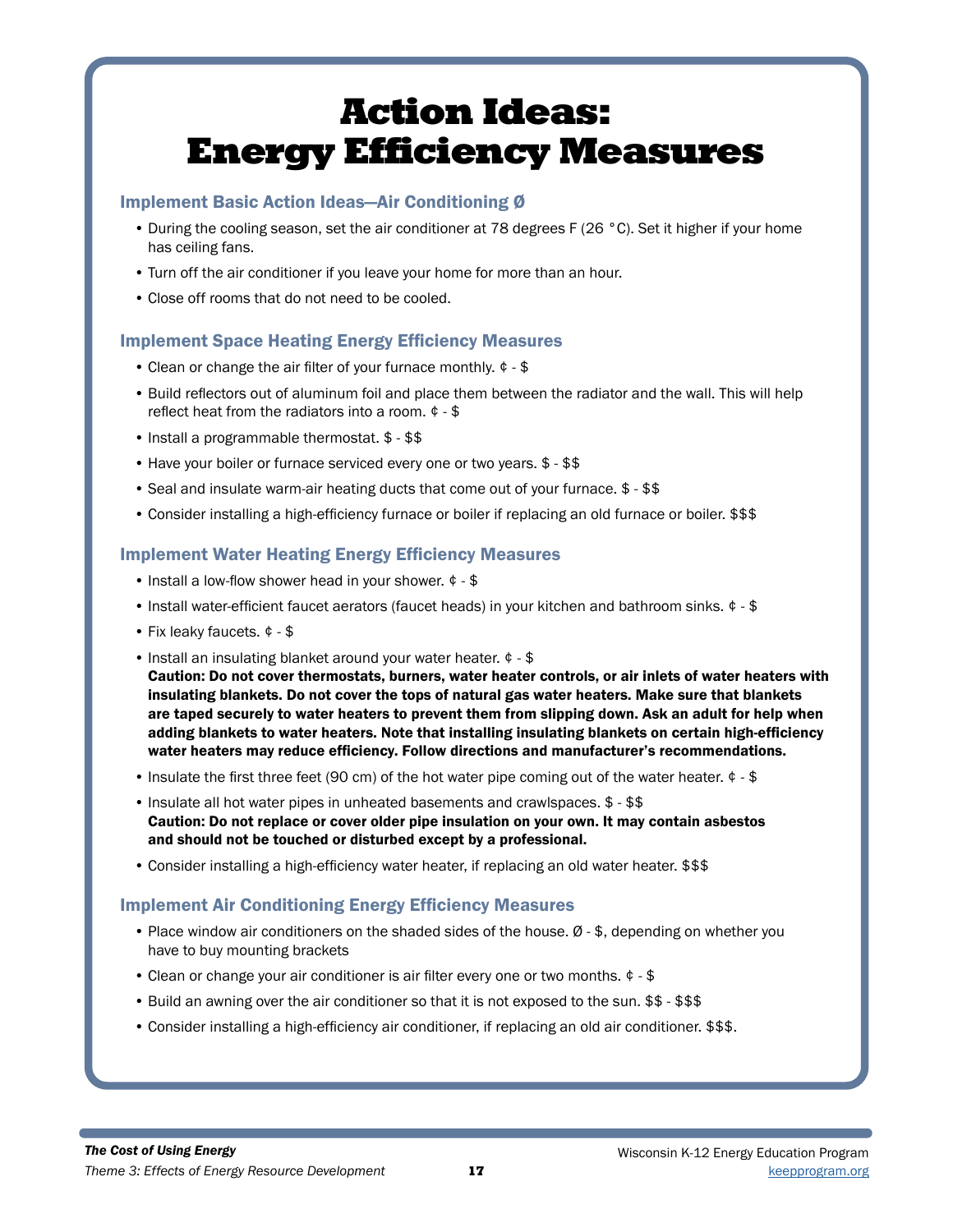# Major Home Appliances

### Implement Basic Action Ideas—Refrigerators and Freezers Ø

- Set your refrigerator's temperature between 38 and 42 degrees F (3 and 6°C), and your freezer between 10 and 15 degrees F (-12 and -9 °C). Use a thermometer to check these temperatures, since refrigerator or freezer dials usually do not show temperatures.
- Do not open the refrigerator or freezer door longer than necessary.
- Decide what you want to get from the refrigerator or freezer before you open the door.
- Stock your refrigerator with food and fill any remaining large spaces with jugs of water. However, do not overfill your refrigerator to the point where you reduce air circulation and cooling effectiveness.
- Clean the coils behind your refrigerator and freezer at least once a year.
- Make sure the refrigerator door seal is tight when closed.
- Move refrigerators and freezers away from direct sunlight, stoves, dishwashers, and other heat sources.
- Make sure that the refrigerator is not pushed tightly against the wall; air must circulate through the coils.
- Use energy-saving settings on your refrigerator and freezer if they have them.

## Implement Basic Action Ideas—Clothes Washers, Clothes Dryers, and Dishwashers Ø

- Use energy-saving settings on your clothes washer, clothes dryer, and dishwasher if they have them.
- Run clothes washers, clothes dryers, and dishwashers with full loads when possible.
- Wash clothes in cold or warm water when possible.
- Hang washed clothes on a clothesline to dry.
- Wash dishes by hand, especially if there aren't enough to fill a dishwasher. Use water-conserving habits (for example, don't let the water run unnecessarily) when washing.
- If your dishwasher doesn't have a no-heat air dry feature, turn off the dishwasher after the final rinse cycle and open its door to let dishes air dry.

# Implement Basic Action Ideas—Stoves (Ranges) Ø

- Use microwave ovens and toaster ovens in place of electric ranges and ovens when possible.
- Cover pots when cooking food or boiling water, except when cooking food that may boil over (like pasta).
- Place small pots or pans on small burners when cooking.
- Make sure that the metal reflectors under burners are kept clean so they can reflect heat to pots and pans during cooking.
- Avoid opening the oven to look at food while it is cooking. Turn on the oven light and look through the window instead.
- Reduce cooking time by defrosting foods in the refrigerator before cooking.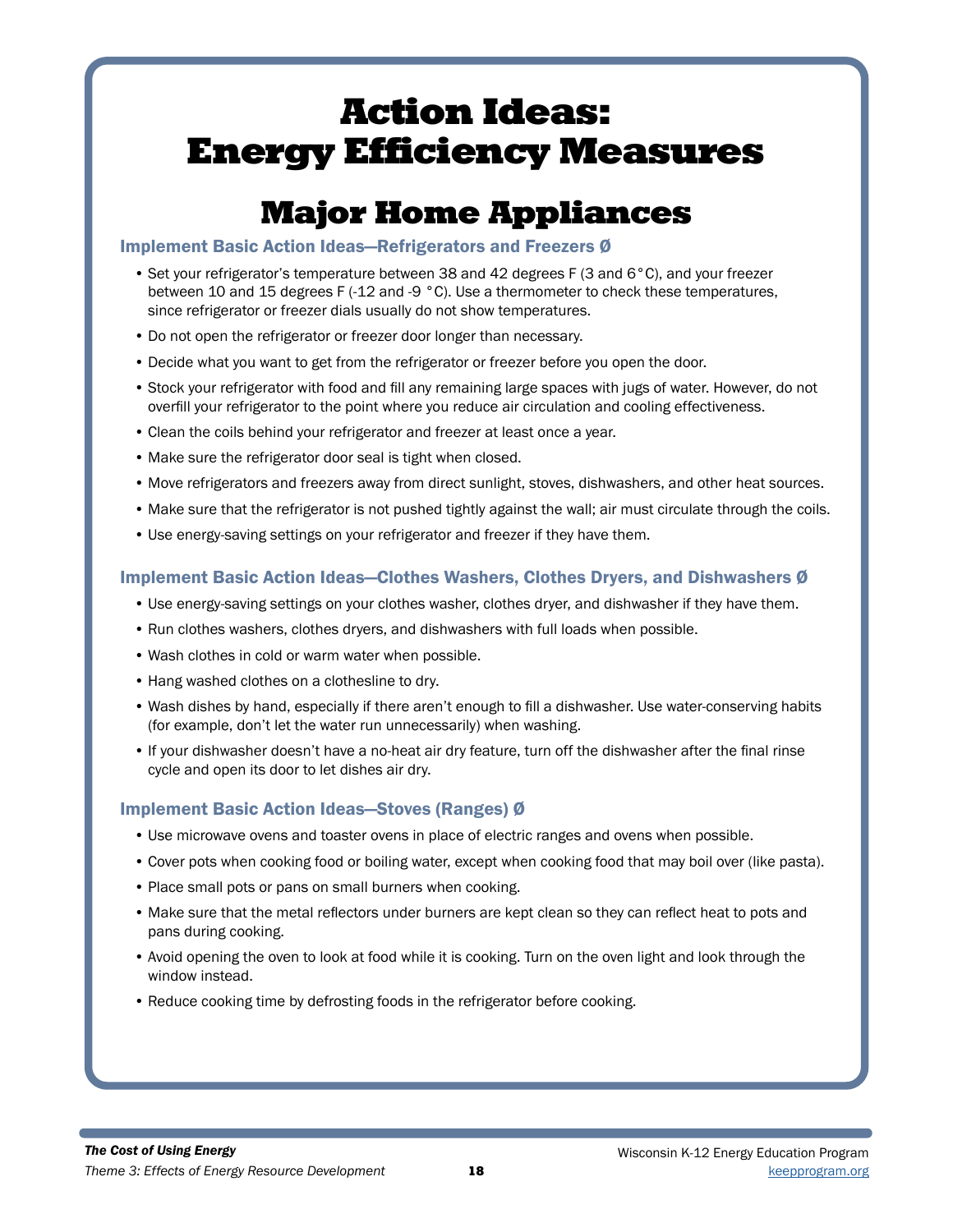Implement Refrigerator and Freezer Energy Efficiency Measures

• Consider purchasing a high-efficiency refrigerator if replacing an old refrigerator. \$\$\$

# Small- and Medium-Sized Electrical Appliances & Equipment

## Implement Basic Action Ideas Ø

- Turn off appliances and equipment if they are not being used.
- Substitute manual effort (labor) for using an appliance when possible. Think of it as a way of getting exercise.

## Implement Electrical Appliance and Equipment Energy Efficiency Measures

• Buy energy-efficient appliances and equipment whenever possible. ¢ - \$\$\$

# Transportation

### Use Transportation Alternatives

- Walk or bike to destinations whenever possible. Ø
- Start or join a carpool to commute to school or work. Ø \$ (depending on how the cost of carpooling compares to the cost of using your own vehicle)
- Use mass transit (buses, trains) for commuting purposes, when possible. Ø \$\$ (depending on how the cost of using mass transit compares to the cost of using your own vehicle)

## Maintain Vehicles for Greater Fuel Efficiency

- Keep the tires of your vehicle inflated to the manufacturer's recommended maximum pressure. Ø
- Change engine oil and the oil filter according to the manufacturer's recommended schedule. ¢ \$
- Have your vehicle's engine tuned up regularly. \$ \$\$
- Have the wheels of your vehicle aligned regularly. \$ \$\$

# Practice Driving Habits That Increase Fuel Efficiency Ø

- Combine several errands into one trip.
- Reduce any unnecessary weight carried by the vehicle. Extra weight reduces fuel efficiency.
- If you stop for more than one minute, it is more efficient to turn off the engine than to let it idle.
- Avoid revving up the engine.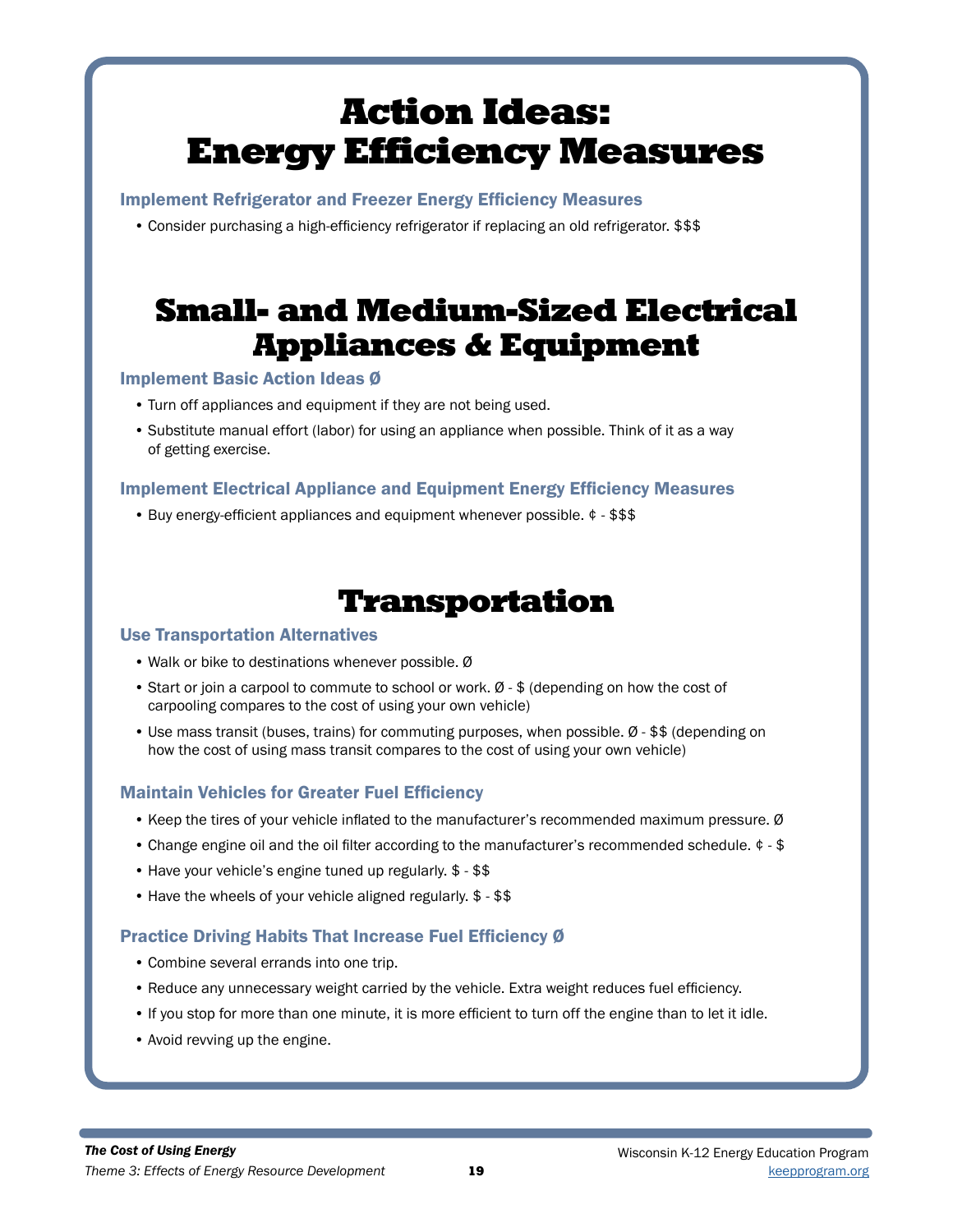- Avoid rapid acceleration and braking. Drive smoothly and anticipate traffic stops.
- Obey speed limits. Most vehicles reach their optimum fuel efficiency at speeds between 40 and 55 miles per hour (mph) (64.4 and 88.5 km/hr). As speed increases over 55 mph (88.5 km/hr), fuel efficiency drops quickly. Speeds of 65 mph (104.6 km/hr) use from 10 to 15 percent more fuel than 55 mph (88.5 km/hr). Losses at 75 mph (120.7 km/hr) compared to 65 mph (104.6 km/hr) are even greater.
- Use cruise control when driving on level highway roads.

## Consider Buying a More Fuel Efficient Vehicle \$\$\$

• If you or a member of your family plans to buy a new or used vehicle, consider choosing one with the highest possible fuel efficiency (miles per gallon, or mpg) rating. Small vehicles with four-cylinder engines and manual transmissions generally have the highest fuel efficiency ratings. However, fuel efficiency ratings also vary for different classes of vehicles (cars, minivans, station wagons, light trucks, etc.), so make sure to consider the most efficient vehicle within a certain class.

## Trip Planning

• Design a travel brochure of Wisconsin that identifies energy-efficient ways of getting to various destinations and points of interest within the state.

# Energy Efficient Landscaping

## Plant Trees

- It's much cooler to sit under a densely leafed, spreading tree that blocks the sun's rays than under one that only filters rays. The Arbor Day Foundation suggests planting trees with round or horizontal-oval crowns. Trees rated highest for shade are maple, horse chestnut, beech, green ash, walnut, poplar, and sycamore.
- Consider the plant's adaptability and hardiness. For the north side of a building, choose a shade-tolerant plant that's extremely winter hardy. For the south and west sides, use plants that are adaptable to drought, excessive sun, and hot winds.
- To prevent foundation damage, a tree planted within 10 feet (300 cm) of a building should be selected from those species that have a taproot instead of a lateral root system.
- Plant trees with strong wood. However, for quick shade, interplant fast-growing weaker trees such as willows. When the slower, stronger trees reach a desirable height, remove the weaker ones.
- When deciding where to plant your trees, observe summer shadows on your property and plant trees where they will shade hot spots during the hottest days of summer. Locate large deciduous shade trees on the south, southwest, and west sides of the building about 15 to 25 feet (45-75 m) apart and 10 to 15 feet (30-45 m) from the building. Deciduous trees block the summer sun but let winter's warming rays filter through after the leaves fall. Plant trees with strong wood, such as oaks, lindens, or ashes. (Weaker trees can cause damage if branches break off during high winds.)